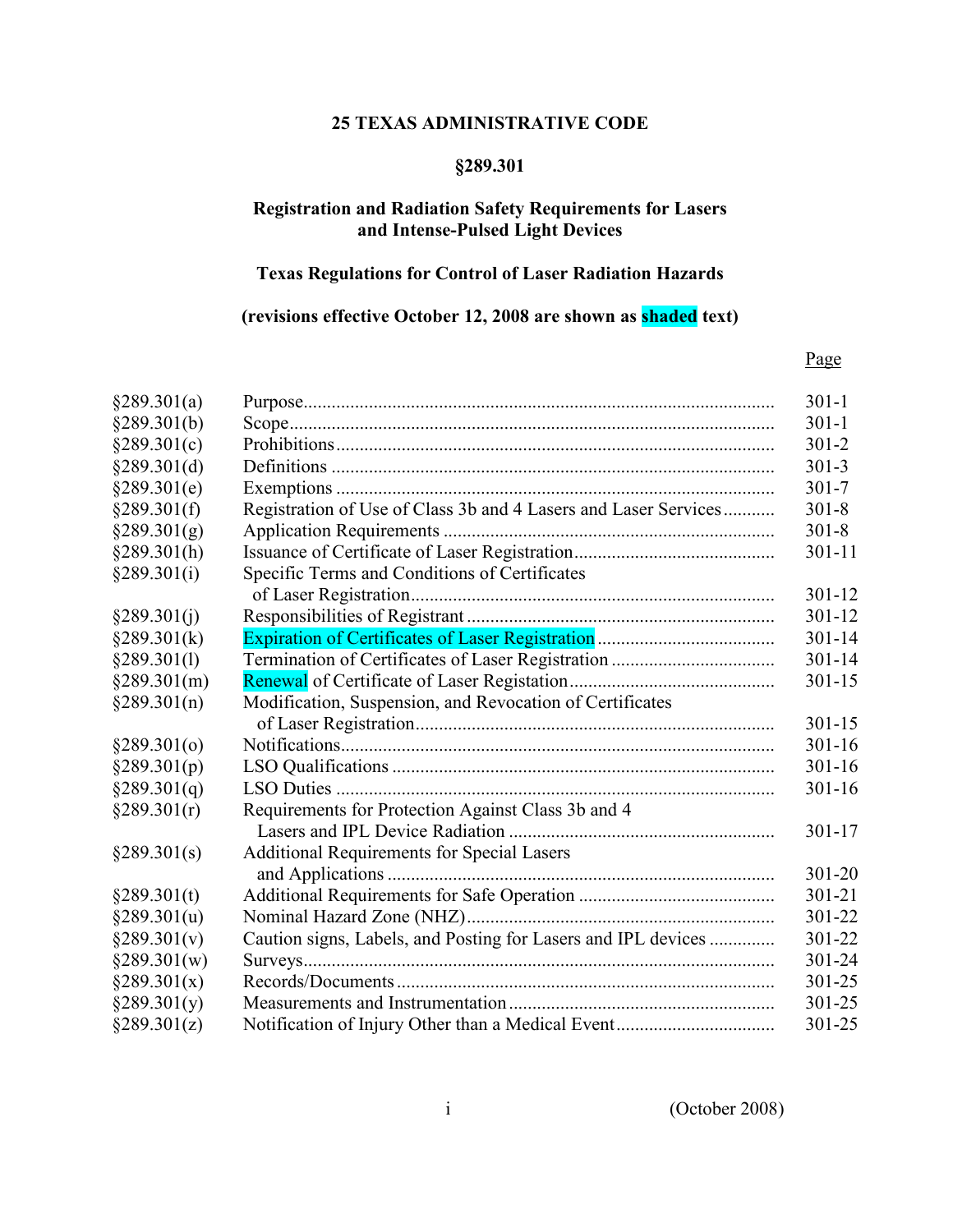# 25 TAC §289.301

### Registration and Radiation Safety Requirements for Lasers and Intense-Pulsed Light Devices (Continued)

## Page

| §289.301(aa)<br>§289.301(bb) |                                                          | 301-25<br>$301 - 26$ |  |
|------------------------------|----------------------------------------------------------|----------------------|--|
| §289.301(cc)                 | Reports of Stolen, Lost, or Missing Class 3b or 4 Lasers |                      |  |
|                              |                                                          | 301-27               |  |
| §289.301(dd)                 |                                                          | $301 - 28$           |  |
| §289.301(ee)                 |                                                          | 301-30               |  |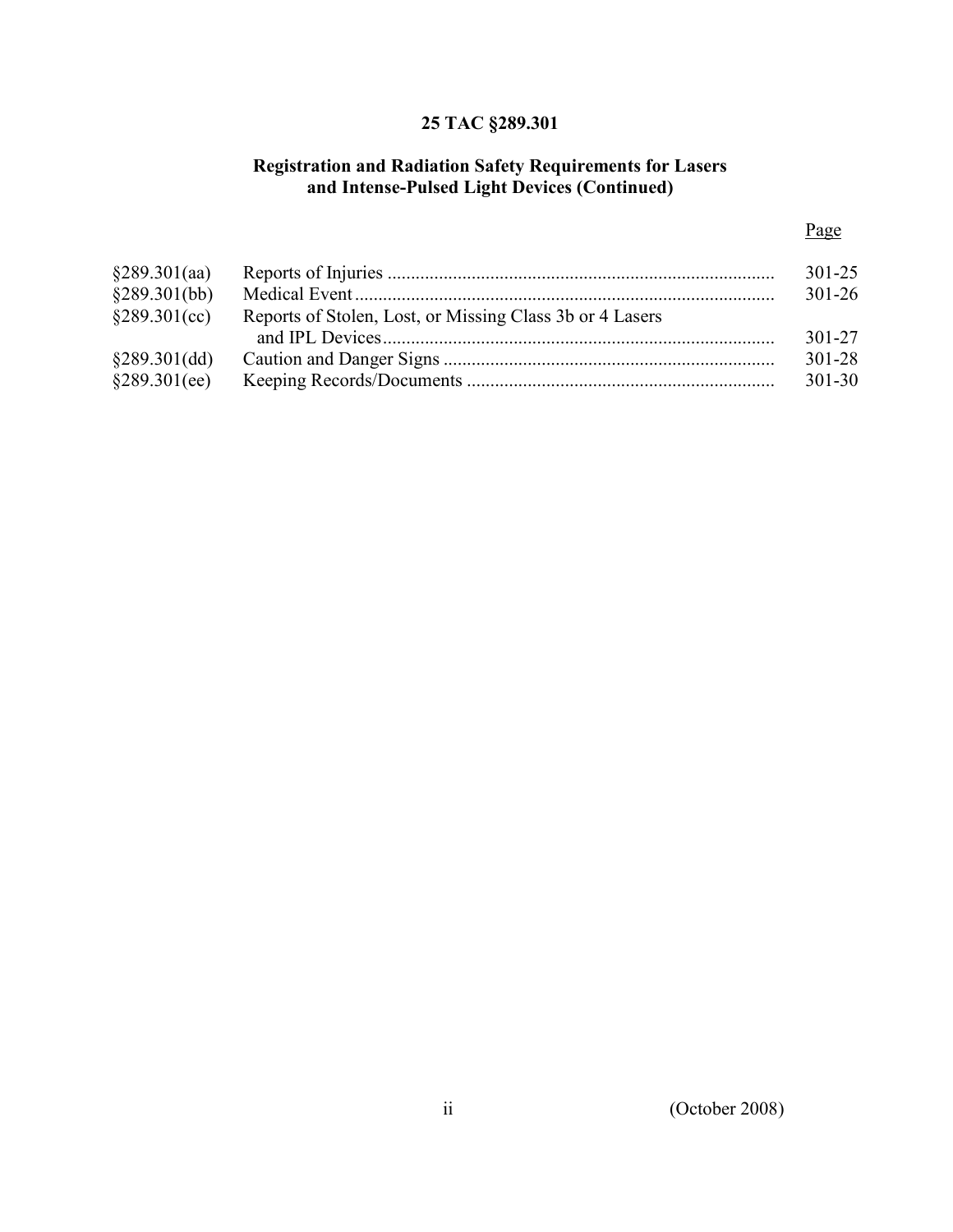## 25 TEXAS ADMINISTRATIVE CODE

§289.301. Registration and Radiation Safety Requirements for Lasers and Intense-Pulsed Light Devices.

(a) Purpose.

(1) This section establishes requirements for protection against all classes of laser radiation and intense-pulsed light (IPL) device hazards. This section includes responsibilities of the registrant and the laser safety officer (LSO), laser and IPL device hazard control methods, training requirements, and notification of injuries.

(2) This section establishes requirements for the registration of persons who receive, possess, acquire, transfer, or use Class 3b (IIIb), International Electrotechnical Commission (IEC) Class 3B and Class 4 (IV), IEC Class 4 lasers in the healing arts, veterinary medicine, industry, academic, research and development institutions, and of persons who are in the business of providing laser services. No person shall use Class 3b (IIIb), IEC Class 3B or 4 (IV), IEC Class 4 lasers or perform laser services except as authorized in a certificate of laser registration issued by the agency in accordance with the requirements of this section. Class 1 (I) lasers, IEC Class 1 and 1M, Class 2 (II) lasers, IEC Class 2 and 2M, and Class 3a (IIIa) lasers, IEC Class 3R and IPL devices are not required to be registered. However, use of Class  $1$  (I) lasers, IEC Class 1 and 1M, Class 2 (II) lasers, IEC Class 2 and 2M, and Class 3a (IIIa) lasers, IEC Class 3R and IPL devices are subject to other applicable requirements in this section.

(b) Scope.

(1) Except as otherwise specifically provided, this section applies to all persons who receive, possess, acquire, transfer, or use lasers that emit or may emit laser radiation. Individuals shall not use lasers or IPL devices on humans unless under the supervision of a licensed practitioner of the healing arts and unless the use of lasers or IPL devices is within the scope of practice of their professional license. Nothing in this section shall be interpreted as limiting the intentional exposure of patients to laser or IPL device radiation for the purpose of diagnosis, therapy, or treatment by a licensed practitioner of the healing arts within the scope of practice of their professional license. This section does not apply to the manufacture of lasers or IPL devices.

 (2) This section applies to lasers that operate at wavelengths between 180 nanometers (nm) and 1 millimeter (mm).

(3) This section applies to IPL devices. These devices shall be Class 2 or Class 3 surgical devices certified as complying with the design, labeling, and manufacturing standards of the United States Food and Drug Administration (FDA).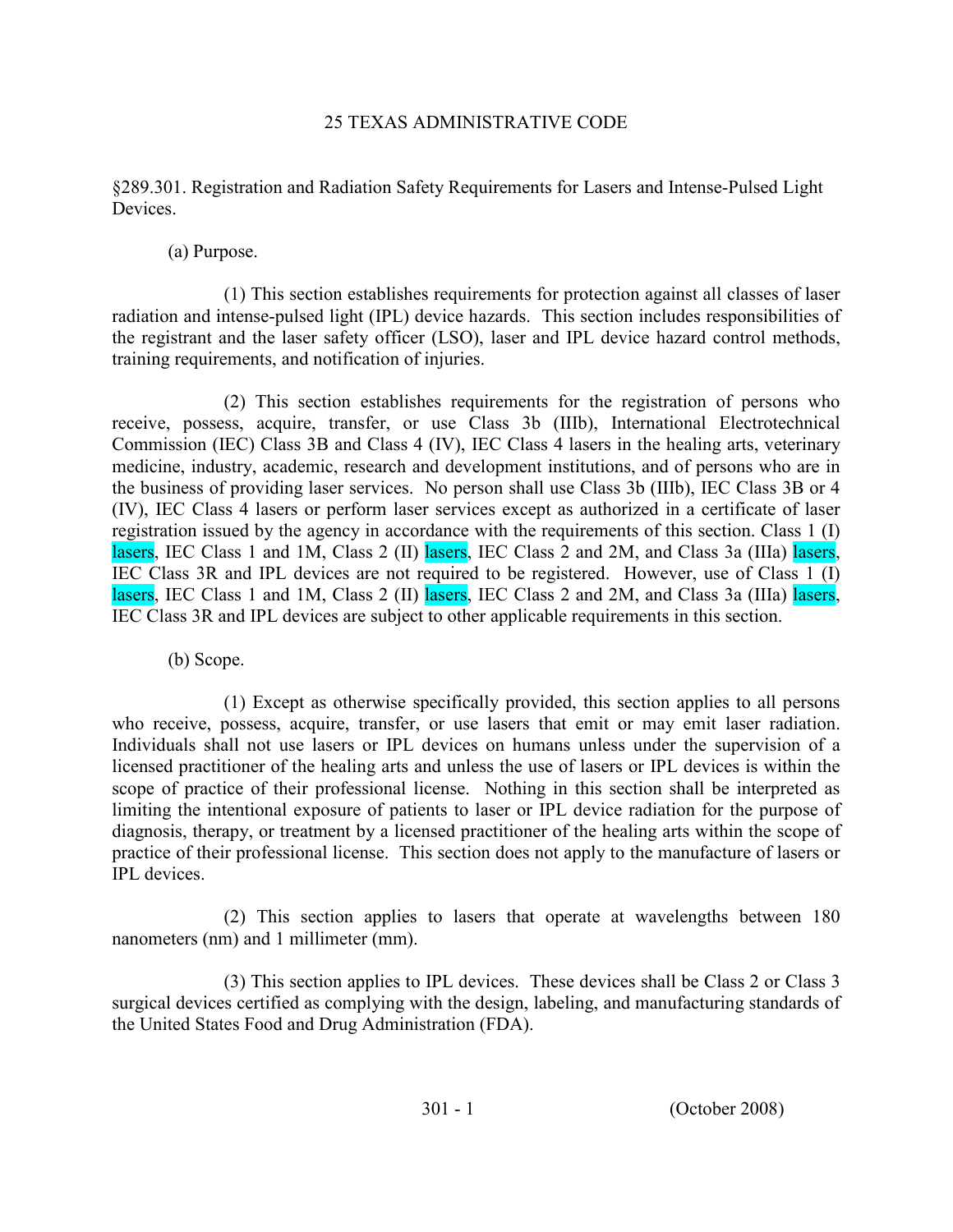(4) This section applies to lasers that meet the requirements of IEC standards 60825-1 and 60601-2-22 as allowed by the United States Food and Drug Administration Centers for Devices and Radiological Health in guidance document, Laser Notice No.50, dated July 26, 2001.

(5) In addition to the requirements of this section, all registrants authorized to use Class 3b and Class 4 lasers are subject to the following requirements:

 (A) §289.203 of this title (relating to Notices, Instructions, and Reports to Workers; Inspections) with the exception of subsection (d), "Notifications and reports to individuals" and information relating to ionizing radiation or exposure history contained in subsection (i), "Notice to employees."

 (B) §289.204 of this title (relating to Fees for Certificates of Registration, Radioactive Material Licenses, Emergency Planning and Implementation, and Other Regulatory Services);

 (C) subsections (a), (b), and (h)-(n) of §289.205 of this title (relating to Hearing and Enforcement Procedures); and

(D) subsections (d), (f)-(j), (aa), (bb), (ff), (kk), and (ll)(1), (2), and (5) of §289.231 of this title (relating to General Provisions and Standards for Protection Against Machine-Produced Radiation) and the applicable definitions in subsection (c) of §289.231 of this title.

(c) Prohibitions.

(1) The agency may prohibit the use of lasers and IPL devices that pose significant threat or endanger occupational or public health and safety, in accordance with \$289.205 of this title and \$289.231 of this title.

(2) Individuals shall not be intentionally exposed to laser and IPL radiation above the maximum permissible exposure (MPE) unless such exposure has been authorized by a licensed practitioner of the healing arts.

(A) Exposure of an individual for training, demonstration, or other nonhealing arts purposes is prohibited unless authorized by a licensed practitioner of the healing arts.

(B) Exposure of an individual for the purpose of healing arts screening is prohibited, except as specifically authorized by the agency.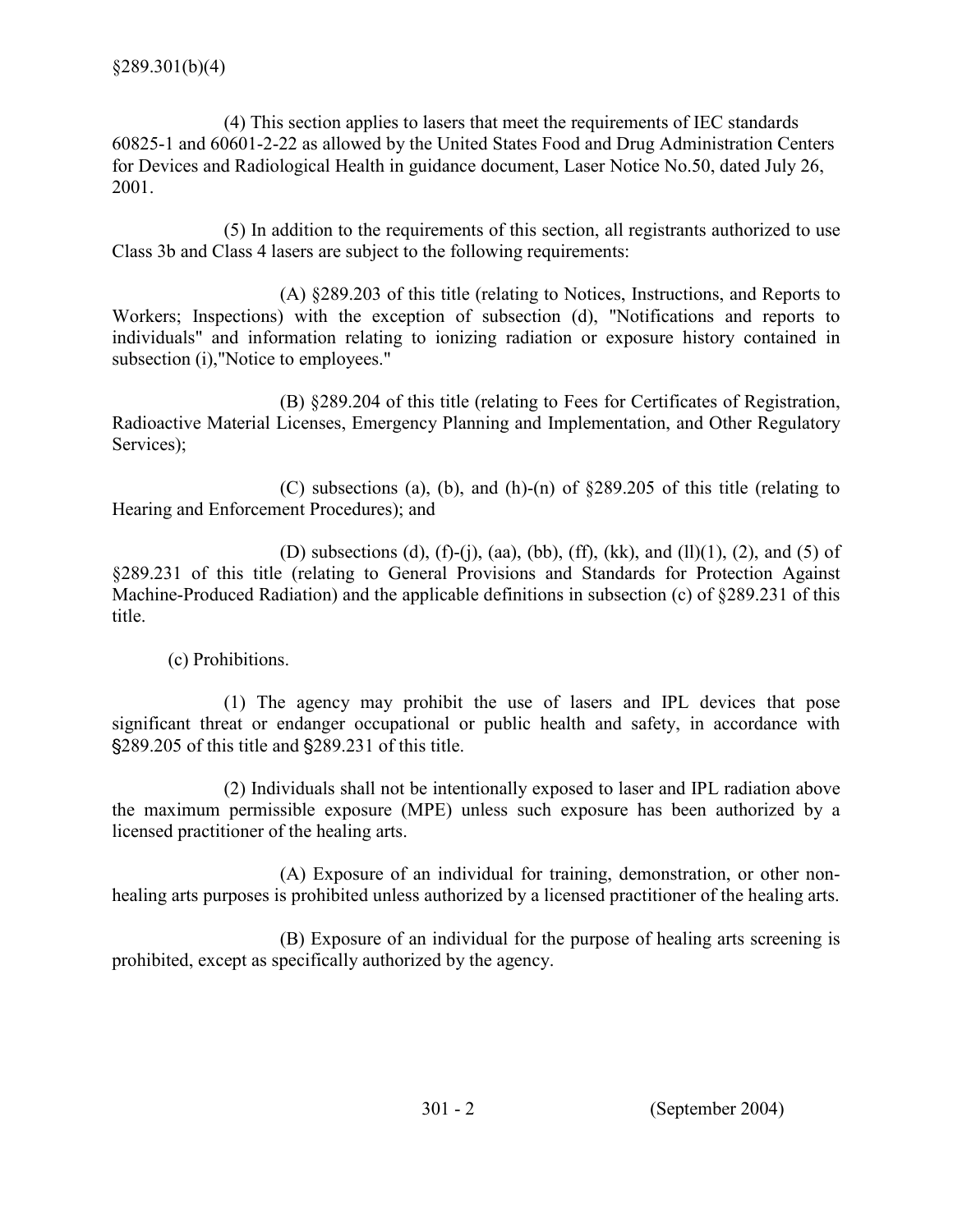(C) Exposure of an individual for the purpose of research is prohibited, except as authorized in research studies. Any research using radiation-producing devices on humans must be approved by an institutional review board (IRB) as required by Title 45, Code of Federal Regulations (CFR), Part 46 and Title 21, CFR, Part 56. The IRB must include at least one practitioner of the healing arts to direct use of laser and IPL device radiation in accordance with subsection  $(b)(1)$  of this section.

(d) Definitions. The following words and terms, when used in this section, shall have the following meanings, unless the context clearly indicates otherwise.

(1) Access to laser radiation--Proximity to radiation that is not blocked by an intervening barrier or filter.

(2) Accessible emission limit (AEL)--The maximum accessible emission level permitted within a particular class.

(3) Accessible laser radiation--Proximity to radiation that is not blocked by an intervening barrier or filter.

(4) Aperture--An opening through which radiation can pass.

(5) Apparent visual angle--The angular subtense of the source as calculated from source size and distance from the eye. It is not the beam divergence of the source.

(6) Beam--A collection of rays characterized by direction, diameter (or dimensions), and divergence (or convergence).

 (7) Class 1 (I) laser, IEC Class 1 and 1M--Any laser that does not permit access during the operation to levels of laser radiation in excess of the accessible emission limits contained in American National Standards Institute (ANSI) Z136.1-2000, Safe Use of Lasers.

 (8) Class 2 (II) laser, IEC Class 2 and 2M--Any laser that permits human access during operation to levels of visible laser radiation in excess of the accessible emission limits of Class 1 lasers contained in ANSI Z136.1-2000, Safe Use of Lasers, but does not permit human access during operation to levels of laser radiation in excess of the accessible emission limits of Class 2 lasers contained in ANSI Z136.1-2000, Safe Use of Lasers.

(9) Class 3a (IIIa) laser, IEC Class 3R--Any laser that permits human access during operation to levels of visible laser radiation in excess of the accessible emission limits of Class 2 lasers contained in ANSI Z136.1-2000, Safe Use of Lasers, but does not permit human access during operation to levels of laser radiation in excess of the accessible emission limits of Class 3a lasers contained in ANSI Z136.1-2000, Safe Use of Lasers.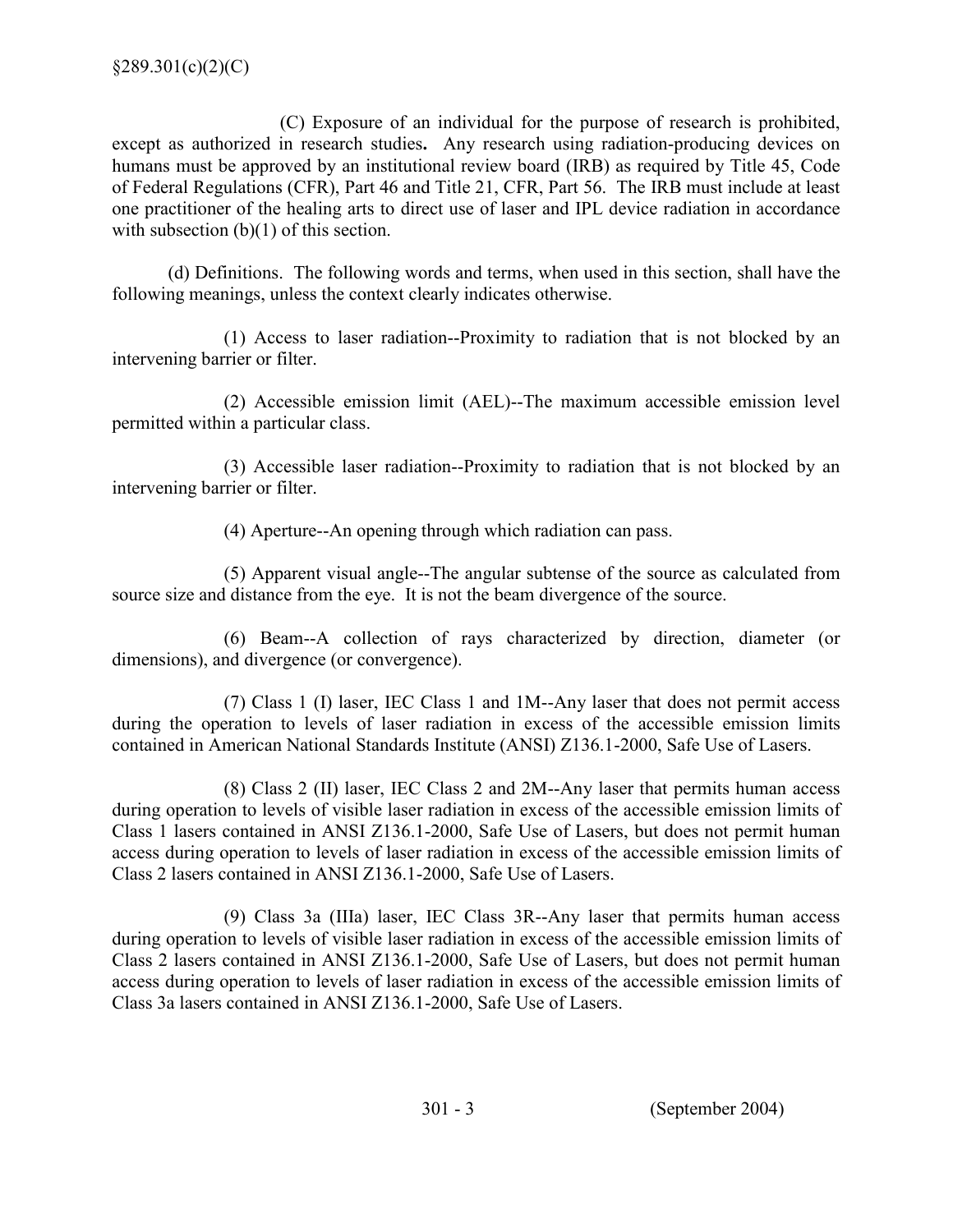(10) Class 3b (IIIb) laser, IEC Class 3B--Any laser that permits human access during operation to levels of laser radiation in excess of the accessible emission limits of Class 3a lasers in ANSI Z136.1-2000, Safe Use of Lasers but does not permit human access during operation to levels of laser radiation in excess of the emission limits of Class 3b lasers contained in ANSI Z136.1-2000, Safe Use of Lasers.

(11) Class 4 (IV) laser, IEC Class 4--Any laser that permits human access during operation to levels of laser radiation in excess of the accessible emission limits of Class 3b lasers contained in the most recent edition of ANSI Z136.1-2000, Safe Use of Lasers.

(12) Coherent--A light beam is said to be coherent when the electric vector at any point in it is related to that at any other point by a definite, continuous function.

(13) Collateral radiation--Any electromagnetic radiation, except laser radiation, emitted by a laser that is physically necessary for its operation. The applicable, accessible emission limits for collateral radiation may be found in Title 21, CFR, Part 1040.10.

(14) Continuous wave--The output of a laser that is operated in a continuous rather than a pulsed mode. In this section, a laser operating with a continuous output for a period of  $\geq$  0.25 seconds is regarded as a continuous wave laser.

(15) Controlled area--An area where the occupancy and activity of those within is subject to control and supervision by the registrant for the purpose of protection from radiation hazards.

(16) Divergence--For the purposes of this section, divergence is taken as the plane angle projection of the cone that includes  $1 - 1/e$  (for example 63.2%) of the total radiant energy or power. The value of the divergence is expressed in radians or milliradians.

(17) Electromagnetic radiation--The flow of energy consisting of orthogonally vibrating electric and magnetic fields lying transverse to the direction of propagation. X-ray, ultraviolet, visible, infrared, and radio waves occupy various portions of the electromagnetic spectrum and differ only in frequency, wavelength, or photon energy.

(18) Electronic product--Any product or article defined as follows:

(A) any manufactured or assembled product that, when in operation:

(i) contains or acts as part of an electronic circuit; and

 (ii) emits, or in the absence of effective shielding or other controls would emit, electronic product radiation; or

301 - 4 (September 2004)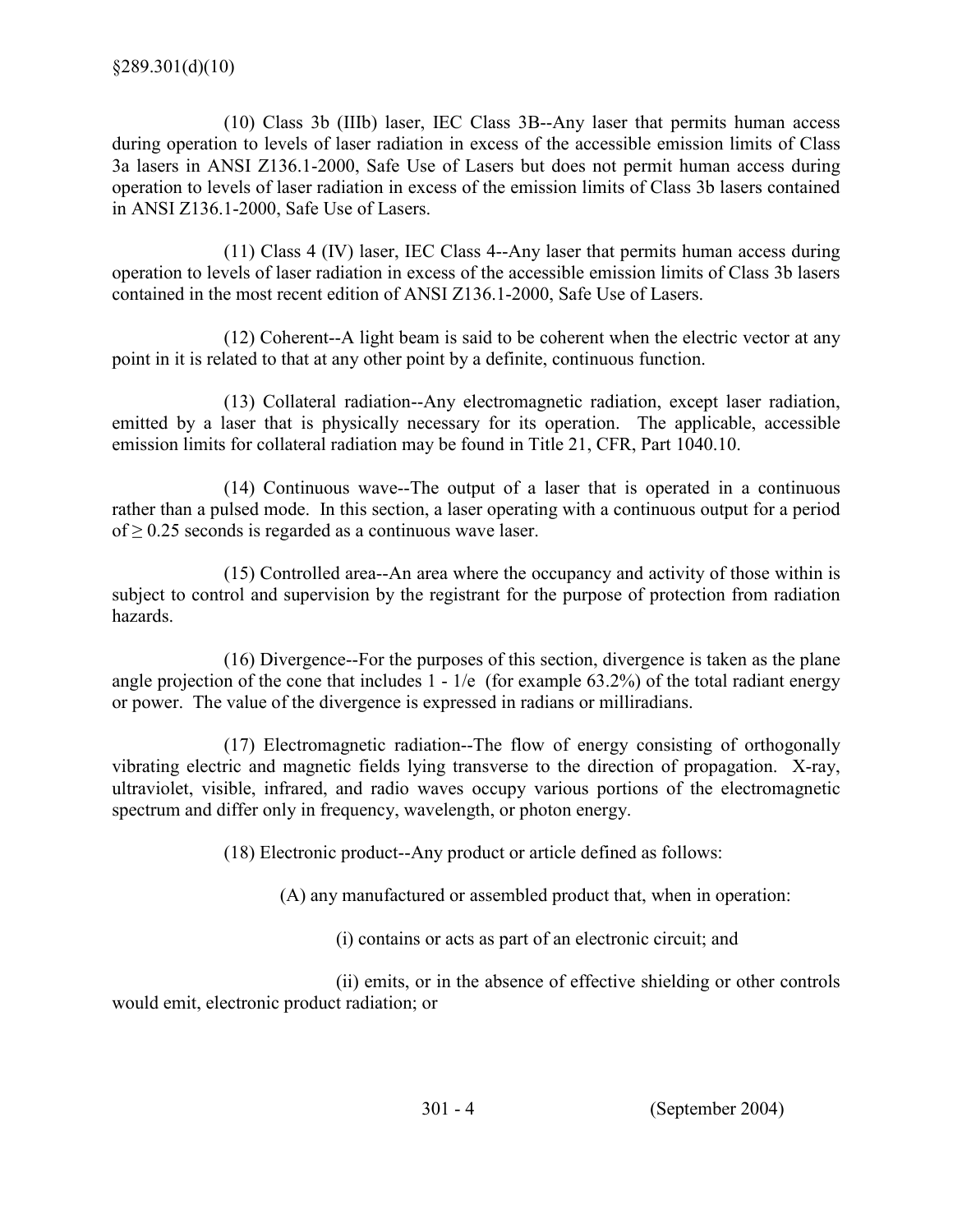(B) any manufactured or assembled article that is intended for use as a component, part, or accessory of a product described in subparagraph (A) of this paragraph and that when in operation emits, or in the absence of effective shielding or other controls would emit, such radiation.

(19) Energy--The capacity for doing work. Energy content is commonly used to characterize the output from pulsed lasers, and is generally expressed in joules (J).

(20) Healing arts--Any system, treatment, operation, diagnosis, prescription, or practice for the ascertainment, cure, relief, palliation, adjustment, or correction of any human disease, ailment, deformity, injury, or unhealthy or abnormal physical or mental condition.

(21) Infrared radiation--The region of the electromagnetic spectrum between the long-wavelength extreme of the visible spectrum (about  $0.7 \mu m$ ) and the shortest microwaves (about 1 mm).

(22) Inoperable--Incapable of operation by reason of damage, disassembly, removal, or inactivation of key components that cannot be restored without significant repair or renovation.

(23) Institutional Review Board (IRB)--Any board, committee, or other group formally designated by an institution to review, approve the initiation of, and conduct periodic review of biomedical research involving human subjects.

(24) Intense-pulsed light (IPL) device--A device that emits radiation to energy density levels that could reasonably cause bodily harm and that is used for photothermolysis. This device is a Class 2 or Class 3 surgical device certified as complying with the design, labeling, and manufacturing standards of the United States Food and Drug Administration (FDA).

(25) Invisible radiation--Laser or collateral radiation having wavelengths of equal to or greater than 180 nm but less than or equal to 400 nm or greater than 710 nm but less than or equal to  $1.0 \times 10^6$  nm (1 millimeter).

(26) Irradiance--Radiant power incident per unit area upon a surface, expressed in watts-per-square-centimeter (W-cm<sup>-2</sup>).

(27) Joule--A unit of energy. One joule is equal to one watt • second.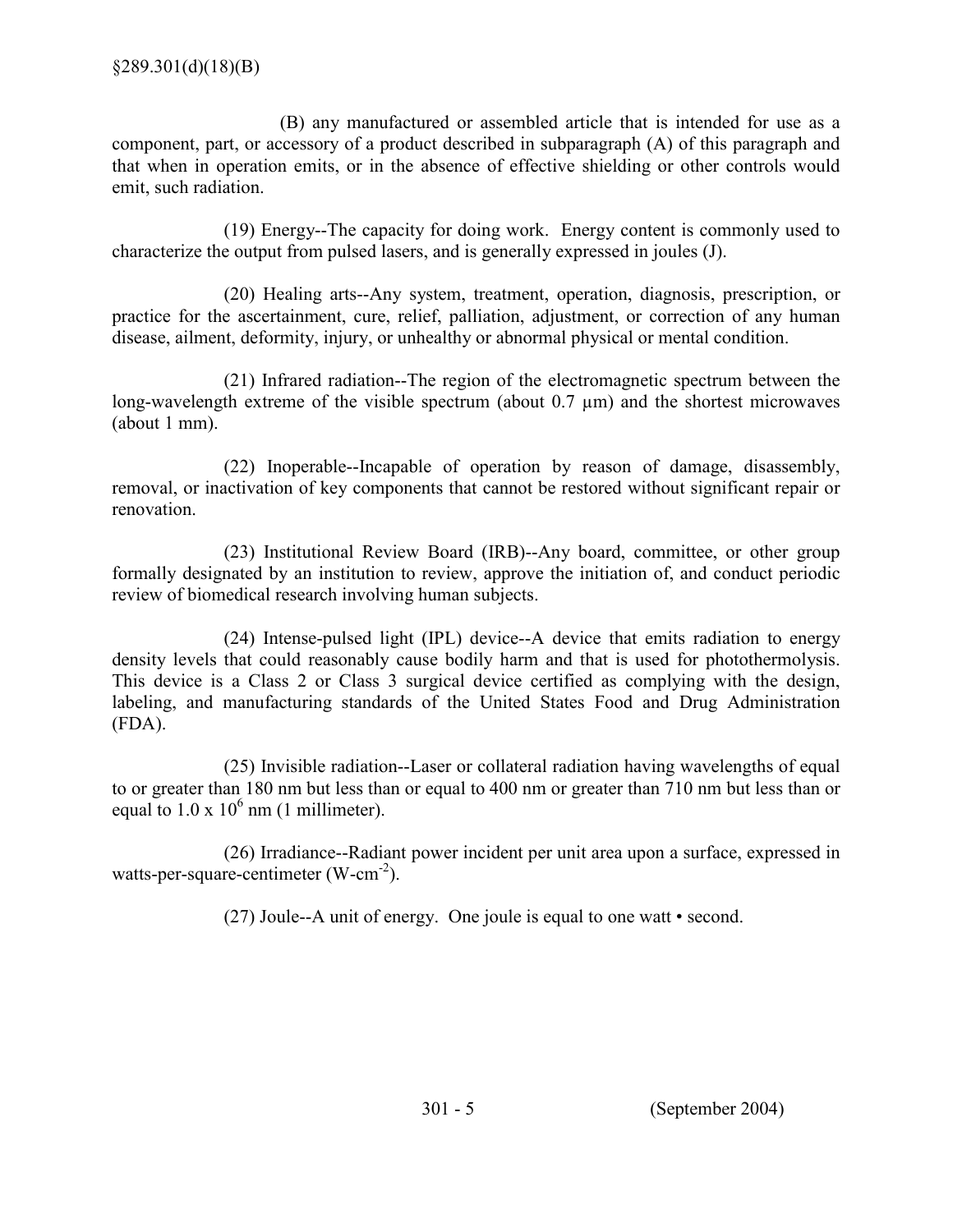(28) Laser--An electronic device that emits stimulated radiation to energy density levels that could reasonably cause bodily harm. A laser may also produce an intense, coherent, directional beam of light by stimulating electronic or molecular transitions to lower energy levels. The term "laser" also includes the assembly of electrical, mechanical, and optical components associated with the laser. A laser can be a component of a product or system.

(29) Laser product--Any manufactured product or assemblage of components that constitutes, incorporates, or is intended to incorporate a laser and is classified as a Class 1 (I), IEC Class 1 and 1M, Class 2 (II), IEC Class 2 and 2M, Class 3a (IIIa), IEC Class 3R, Class 3b (IIIb), IEC Class 3B or Class 4 (IV), IEC Class 4 laser product according to the performance standards set by the United States Food and Drug Administration (FDA). A laser that is intended for use as a component of an electronic product shall itself be considered a laser product. A laser product can contain an enclosed laser with an assigned class number higher than the inherent capability of the laser product in which it is incorporated and where the product's lower classification is appropriate due to the engineering features limiting accessible emission.

(30) Laser safety officer (LSO)--An individual who has a knowledge of and the authority and responsibility to apply appropriate laser radiation protection rules, standards, and practices, and who must be specifically authorized on a certificate of laser registration.

(31) Maximum permissible exposure (MPE)--The level of laser radiation to which a person may be exposed without hazardous effect or adverse biological changes in the eye or skin. For the purposes of this section, maximum permissible exposures for laser radiation may be found in ANSI Z136.1-2000, Safe Use of Lasers.

(32) Medical event--Any adverse patient health effect that is a result of failure or misuse of laser safety equipment.

(33) Mobile service operation--The provision of lasers and personnel at temporary sites for limited time periods. The lasers may be fixed inside a motorized vehicle or may be a portable laser that may be removed from the vehicle and taken into a facility for use.

(34) Nominal hazard zone (NHZ)--The space within which the level of direct, reflected, or scattered radiation during operation exceeds the applicable MPE. Exposure levels beyond the boundary of the NHZ are below the applicable MPE level.

(35) Optical density  $(D_{\lambda})$ -The logarithm to the base ten of the reciprocal of the transmittance.  $D_{\lambda} = -\log_{10} \tau_{\lambda}$ , where  $\tau_{\lambda}$  is transmittance.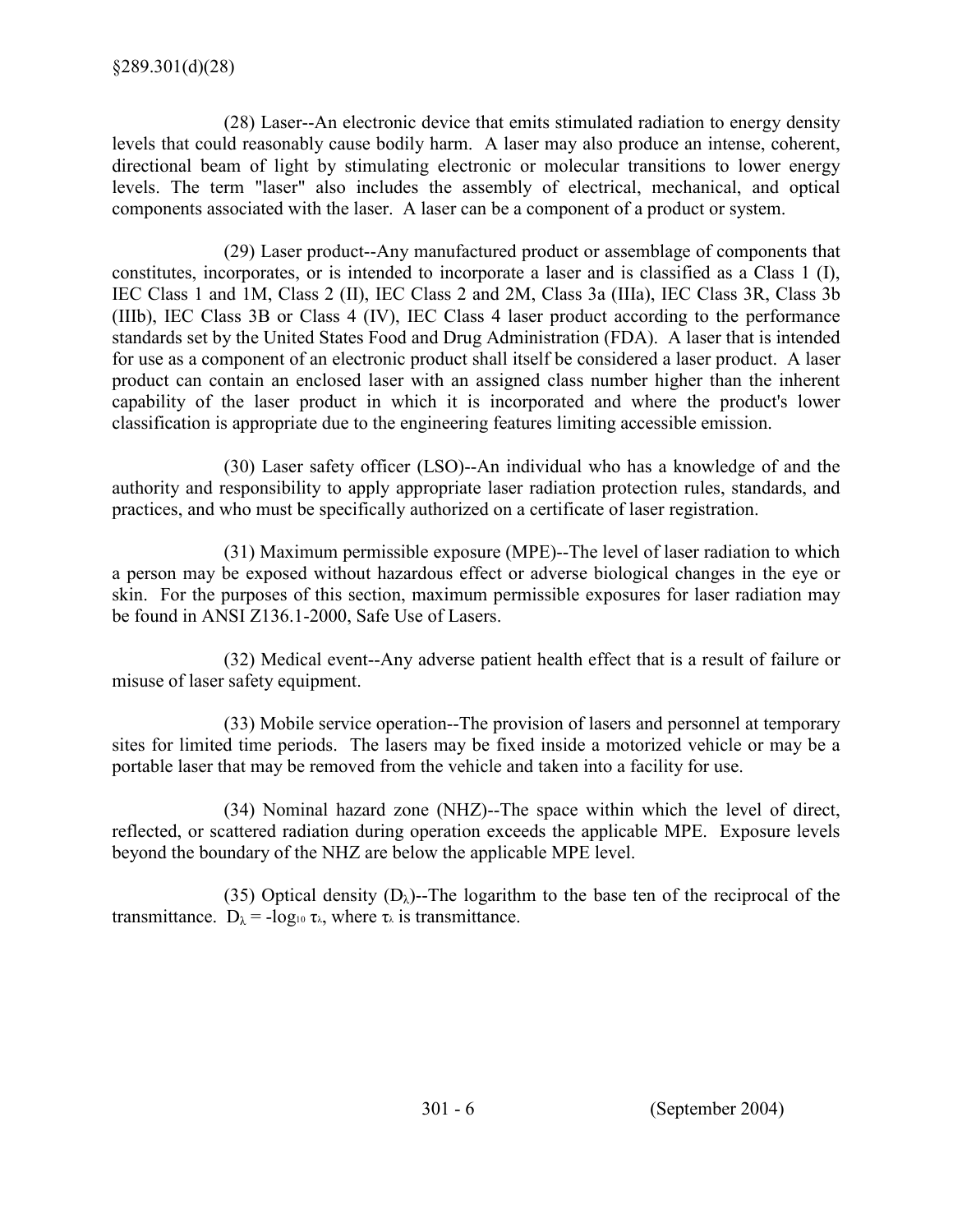(36) Practitioner of the healing arts (practitioner)--For the purposes of this section, a person licensed to practice the healing arts by either the Texas Medical Board as a physician; the Texas State Board of Dental Examiners; the Texas Board of Chiropractic Examiners; or the Texas State Board of Podiatric Medicine. A practitioner's use of a laser is limited to his/her scope of professional practice as determined by the appropriate licensing agency.

(37) Protective housing--An enclosure surrounding the laser that prevents access to laser radiation above the applicable MPE level. The aperture through which the useful beam is emitted is not part of the protective housing. The protective housing may enclose associated optics and a work station and shall limit access to other associated radiant energy emissions and to electrical hazards associated with components and terminals.

(38) Provider of lasers--Provision of lasers on a routine basis to a facility for limited time periods.

(39) Pulse duration--The duration of a laser pulse. This is usually measured as the time interval between the half-power points on the leading and trailing edges of the laser pulse.

(40) Pulsed laser--A laser that delivers its energy in the form of a single pulse or a train of pulses. In this section, the duration of a pulse is <0.25 seconds.

(41) Reflection--The deviation of radiation following incidence on a surface.

(42) Source--A laser or a laser-illuminated reflecting surface.

(43) Transmission--Passage of radiation through a medium.

(44) Ultraviolet radiation--Electromagnetic radiation with wavelengths shorter than those of visible radiation; for the purposes of this section  $0.18$  to  $0.4 \mu m$ .

(45) Visible radiation (light)--In this section, the term is used to describe electromagnetic radiation that can be detected by the human eye. This term is commonly used to describe wavelengths that lie in the range of 0.4 to 0.7 µm.

(46) Watt--The unit of power or radiant flux. 1 watt equals 1 joule per second.

(47) Wavelength ( $\lambda$ )-- The distance between two successive points on a periodic wave that have the same phase.

(e) Exemptions.

(1) Lasers in transit or in storage incident to transit are exempt from the requirements of this section. This exemption does not apply to the providers of lasers.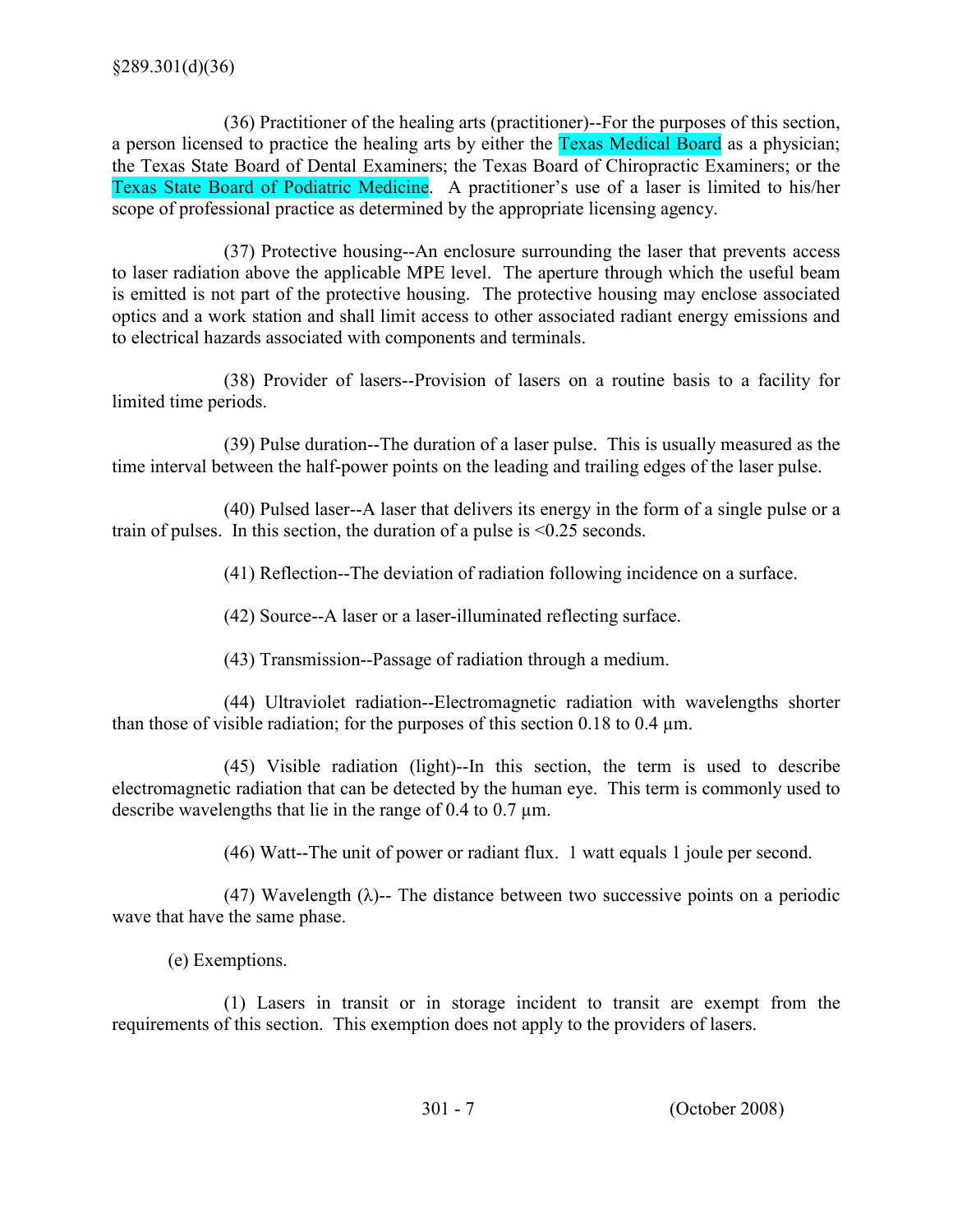(2) Inoperable lasers are exempt from the requirements of this section.

 (3) Class 1 (I), IEC Class 1 and 1M, Class 2 (II), IEC Class 2 and 2M, and Class 3a (IIIa), IEC Class 3R lasers or products and IPL devices are exempt from the registration requirements of subsections (f) and (g) of this section.

(4) Facilities, including academic institutions and research or development facilities, registered for the use of lasers are exempt from the registration requirements of subsections (f) of this section, regarding laser services, and the applicable paragraphs of subsection (g) of this section, to the extent that their personnel perform laser services only for the registrant by whom they are employed.

(f) Registration of use of Class 3b and 4 lasers and laser services.

(1) For purposes of this section, use of Class 3b or 4 lasers and laser services shall include, but may not be limited to:

(A) possession and use of lasers in the healing arts, veterinary medicine, industry, academic, and research and development institutions;

(B) demonstration and sales of lasers that require the individual to operate or cause a laser to be operated in order to demonstrate or sell;

(C) provision of lasers on a routine basis to a facility for limited time periods by a provider of lasers. For healing arts facilities, the use of lasers shall be directed by a practitioner employed by the contracting facility;

- (D) alignment, calibration, and/or repair; or
- (E) laser light shows.

(2) A person who has made application for registration in accordance with this section and is using a Class 3b or 4 laser prior to receiving a certificate of laser registration is subject to the requirements of this chapter.

(g) Application requirements.

(1) General application requirements.

(A) Application for certificate of laser registration shall be completed on forms prescribed by the agency and shall contain all the information required by the form and accompanying instructions.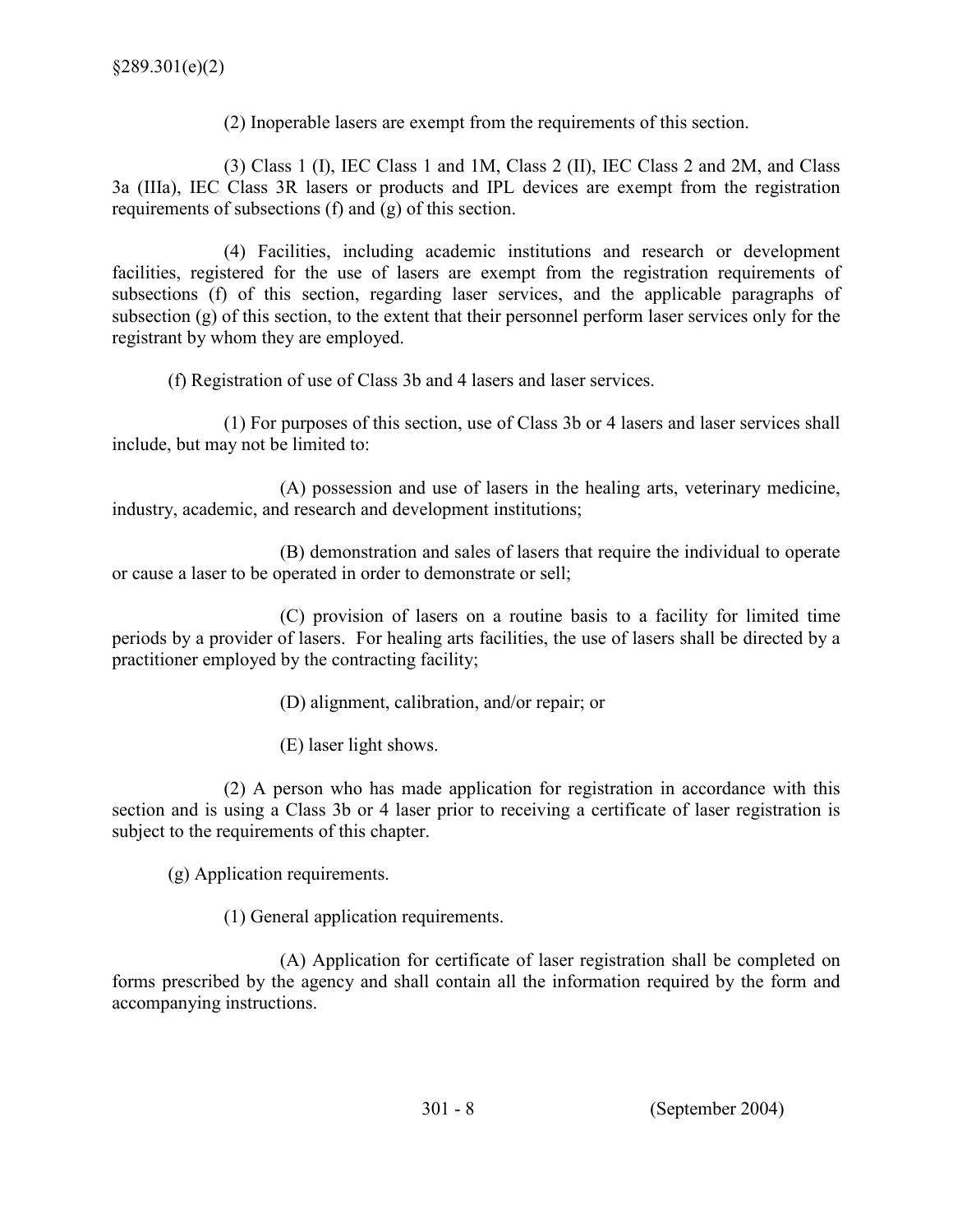(B) An LSO shall be designated on each application form. The qualifications of that individual shall be submitted to the agency with the application. The LSO shall meet the applicable requirements of subsection (p) of this section and carry out the responsibilities of subsection (q) of this section.

 (C) Each application shall be accompanied by a completed BRC Form 226-1 (Business Information Form).

(D) Each application for a certificate of laser registration shall be accompanied by the appropriate fee prescribed in  $\S 289.204$  of this title.

(E) An application for a certificate of laser registration may include a request for authorization of one or more activities.

(F) The agency may, at any time after filing of the original application, require further statements in order to enable the agency to determine whether the certificate of laser registration should be granted or denied.

(G) Applications and documents submitted to the agency may be made available for public inspection except that the agency may withhold any document or part thereof from public inspection in accordance with §289.231(aa) of this title.

(2) Application for use of Class 3b or 4 lasers on humans or animals.

(A) In addition to the requirements of subsection  $(g)(1)$  of this section, each person having a Class 3b or 4 laser for use in the healing arts, or for use on animals, shall submit an application to the agency within 30 days after beginning operation of the laser.

 (B) An application for healing arts shall be signed by a licensed practitioner of the healing arts. An application for veterinary medicine shall be signed by a licensed veterinarian. The signature of the administrator, president, or chief executive officer will be accepted in lieu of a licensed practitioner's signature if the facility is a licensed hospital or a medical facility. A signature by the administrator, president, or chief executive officer does not relieve the practitioner user or veterinarian user from complying with the requirements of this section.

(C) If a person is furnished a Class 3b or 4 laser by a provider of lasers, that person is responsible for ensuring that a licensed practitioner of the healing arts authorizes intentional exposure of laser radiation to humans.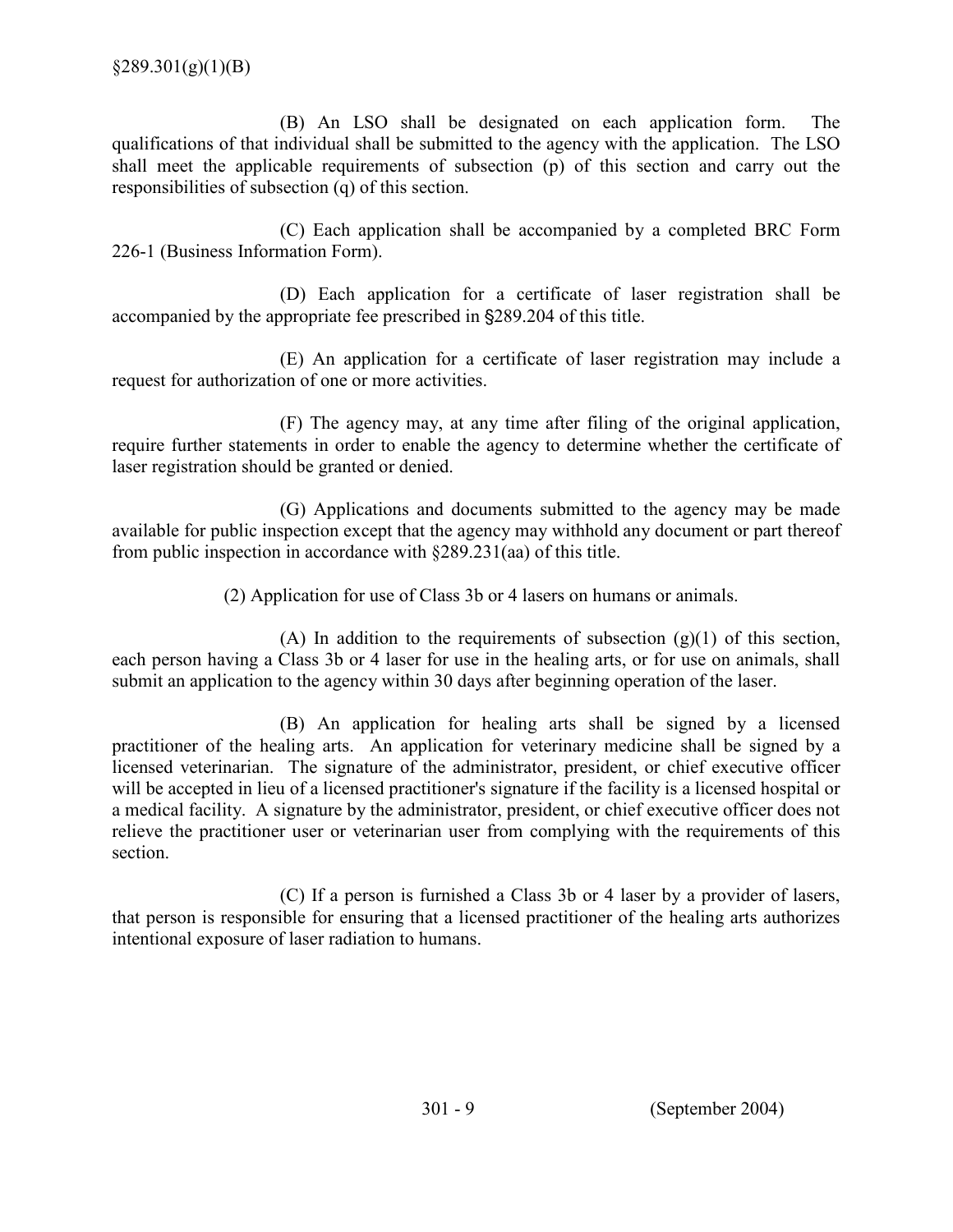(3) Application for use of Class 3b or 4 lasers in industrial, academic, and research and development institutions. In addition to the requirements of subsection  $(g)(1)$  of this section, each applicant having a laser(s) for use in industrial, academic, and research and development institutions shall submit an application to the agency within 30 days after beginning operation of the laser.

(4) Application for demonstration for the purpose of sales of Class 3b or 4 lasers. Each applicant shall apply for and receive a certificate of laser registration before the demonstration for purpose of selling laser(s) in accordance with paragraph (1) of this subsection.

(5) Application for providers of Class 3b or 4 lasers.

(A) Each applicant shall apply for and receive a certificate of laser registration before providing Class 3b or 4 lasers.

(B) In addition to the requirements of subsection  $(g)(1)$  of this section, the applicant shall submit the address of the established main location where the laser and records will be maintained for inspection. This shall be a physical street address, not a post office box number.

 (6) Application for alignment, calibration, and/or repair of Class 3b or 4 lasers. In addition to the requirements of subsection  $(g)(1)$  of this section, each applicant shall apply for and receive a certificate of laser radiation for alignment, calibration, and/or repair before providing alignment, calibration, and/or repair of Class 3b or 4 lasers or other lasers that allow access, through alignment, calibration, and/or repair, to Class 3b or 4 lasers.

(7) Application for laser light show.

(A) Each applicant shall apply for and receive a certificate of laser registration for a laser light show before beginning any show.

 (B) In accordance with subparagraph (A) of this paragraph and in addition to the requirements of subsection  $(g)(1)$  of this section, each applicant shall submit the following:

(i) a valid variance issued from the FDA for the laser intended to be used with all applicable documents required by the variance; and

(ii) a written notice of the laser light show to be performed in Texas. The information contained in BRC Form 301-3 shall be provided at least seven days prior to each show. If, in a specific case, the seven-day period would impose an undue hardship on the applicant, the applicant may, upon written request to the agency, obtain permission to proceed sooner.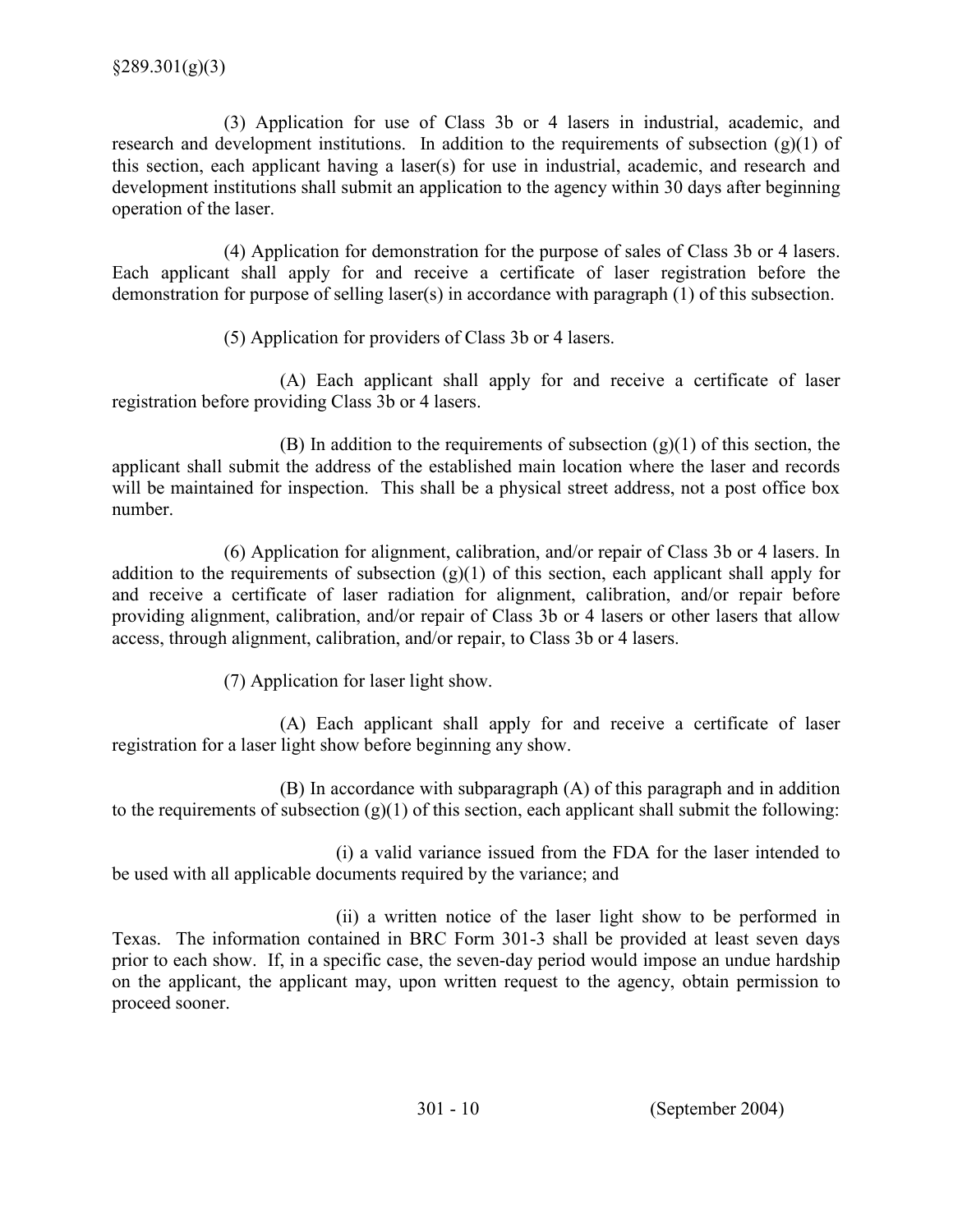(8) Application for mobile service operation for Class 3b or 4 lasers used in the healing arts and veterinary arts.

(A) Each applicant shall apply for and receive a certificate of laser registration for mobile service operation involving Class 3b or 4 lasers before beginning mobile service operation.

(B) In addition to the requirements of subsection  $(g)(1)$  of this section, each applicant shall submit the address of the established main location where the laser, records, etc., will be maintained for inspection. This shall be a physical street address, not a post office box number.

(C) An application for mobile service operation for the healing arts shall be signed by a licensed practitioner of the healing arts and an application for mobile services for veterinary medicine shall be signed by a licensed veterinarian.

(h) Issuance of certificate of laser registration.

(1) Upon determination that an application meets the requirements of the Texas Radiation Control Act (Act) and the rules of the agency, the agency may issue a certificate of laser registration authorizing the proposed activity in such form and containing such conditions and limitations as the agency deems appropriate or necessary.

 (2) The agency may incorporate in the certificate of laser registration at the time of issuance, or thereafter by amendment, additional requirements and conditions with respect to the registrant's receipt, possession, use, and transfer of lasers subject to this section as it deems appropriate or necessary in order to:

(A) minimize danger to occupational and public health and safety;

(B) require additional reports and the keeping of additional records as may be appropriate or necessary; and

(C) prevent loss or theft of lasers subject to this section.

 (3) The agency may request, and the registrant shall provide, additional information after the certificate of laser registration has been issued to enable the agency to determine whether the certificate of laser registration should be modified in accordance with subsection (n) of this section.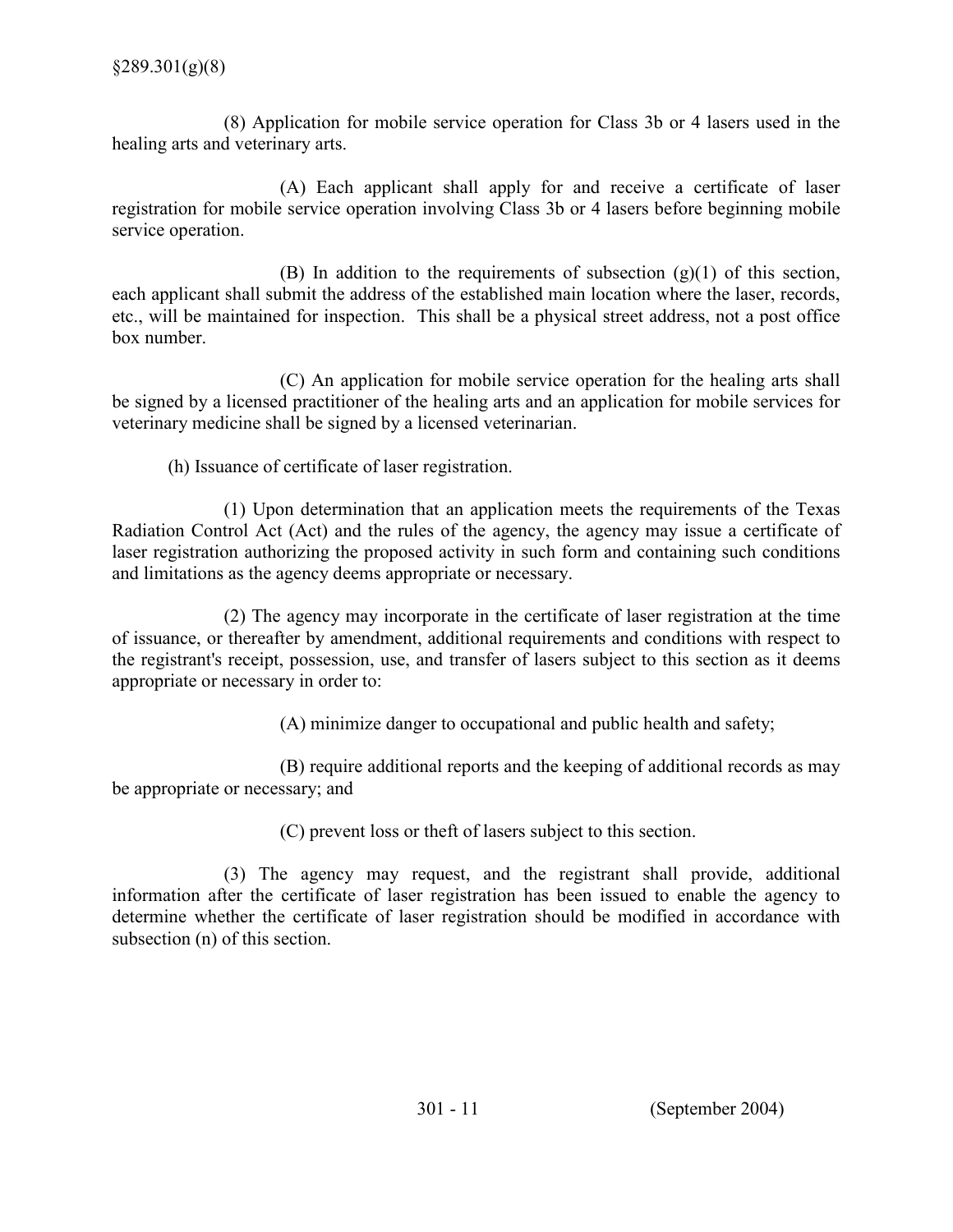(i) Specific terms and conditions of certificates of laser registration.

(1) Each certificate of laser registration issued in accordance with this section shall be subject to the applicable provisions of the Act, now or hereafter in effect, and to the applicable rules in this chapter and orders issued by the agency.

(2) Each person registered by the agency for laser use in accordance with this section shall confine use and possession of the laser registered to the locations and purposes authorized in the certificate.

 (3) No certificate of laser registration issued or granted under this section shall be transferred, assigned, or in any manner disposed of, either voluntarily or involuntarily, to any person unless the agency authorizes the transfer in writing.

(4) In making a determination whether to grant, deny, amend, renew, revoke, suspend, or restrict a certificate of laser registration, the agency may consider the technical competence and compliance history of an applicant or holder of a certificate of laser registration. After an opportunity for a hearing, the agency shall deny an application for a certificate of laser registration, an amendment to a certificate of laser registration, or renewal of a certificate of laser registration if the applicant's compliance history reveals that at least three agency actions have been issued against the applicant, within the previous six years, that assess administrative or civil penalties against the applicant, or that revoke or suspend the certificate of laser registration.

(j) Responsibilities of registrant.

(1) The registrant shall notify the agency in writing within 30 days of a change in any of the following:

- (A) business name and mailing address;
- (B) street address where laser(s) will be used; or
- (C) laser safety officer (LSO).

(2) No person shall make, sell, lease, transfer, or lend lasers unless such machines and equipment, when properly placed in operation and used, meet the applicable requirements of this section.

 (3) Each registrant shall inventory all Class 3B and 4 lasers in their possession at an interval not to exceed one year. The inventory record shall be maintained for inspection by the agency in accordance with subsection (ee) of this section and shall include: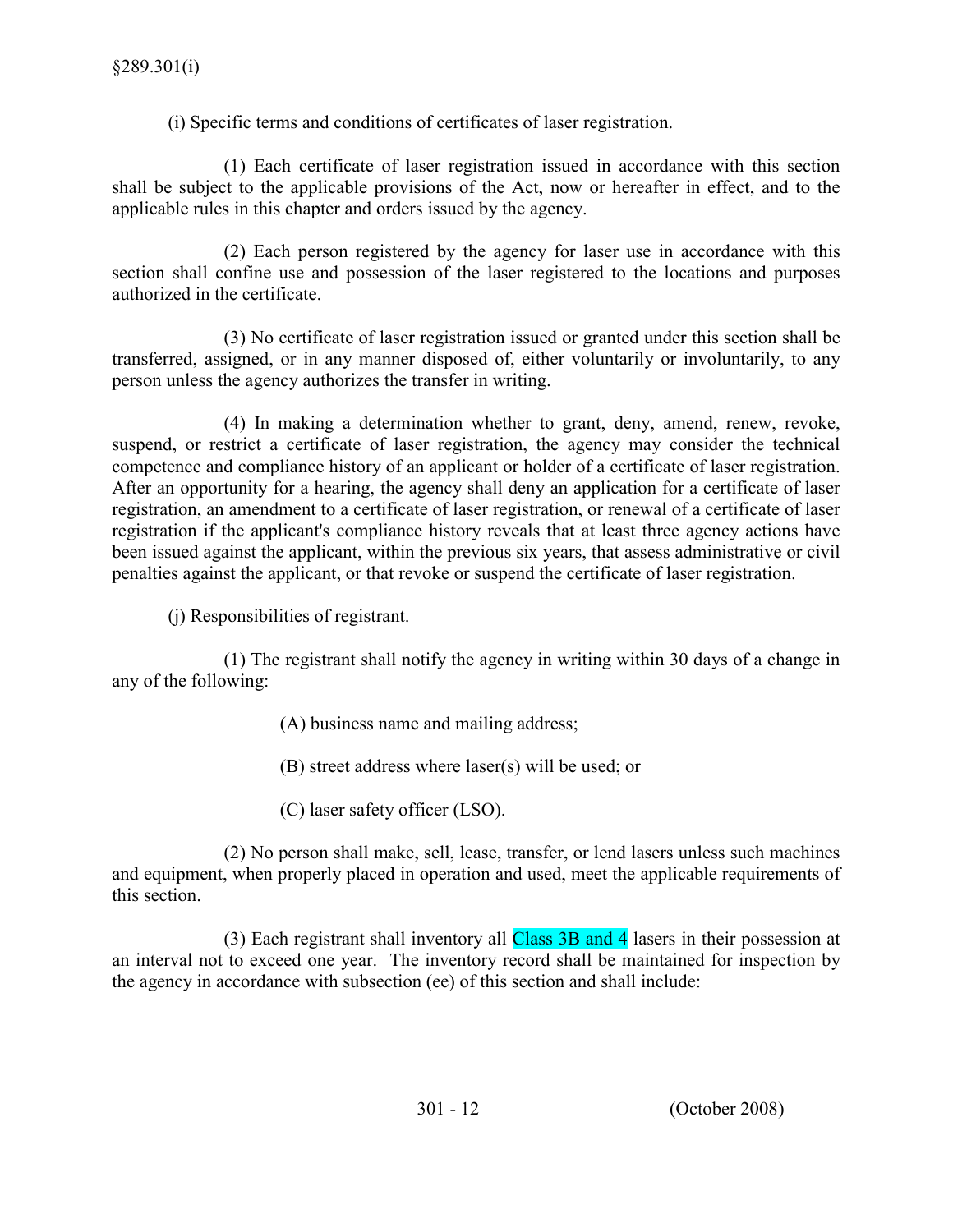(A) manufacturer's name;

(B) model and serial number of the laser(s);

(C) description of the laser(s) (for example, yag, silicon,  $CO<sub>2</sub>$ , neon);

(D) location of laser(s) (for example, room number); and

(E) if using a provider of lasers as defined in subsection (d)(38) of this section, a statement with the inventory that the registrant is using lasers provided by a provider of lasers.

(4) Notification to the agency is required within 30 days of the following:

 (A) any increase in the number of lasers authorized by the certificate of laser registration; or

 (B) if the registrant begins or terminates the use of a provider of lasers as defined in subsection  $(d)(38)$  of this section.

(5) No registrant shall engage any person for services described in subsection (g)(6) of this section until such person provides to the registrant evidence of registration with the agency.

 (6) The registrant is responsible for complying with this section and the conditions of the certificate of laser registration.

(7) Registrants with certificates of laser registration in accordance with subsection (g)(7) of this section shall have the following documents on site at each laser light show:

(A) certificate of laser registration;

(B) FDA variance with all applicable documents required by the variance;

and

(C) instructions for the safe use of lasers in accordance with subsection  $(r)(2)$  of this section.

 (8) Each registrant shall maintain records of receipt, transfer, and disposal of Class 3b or 4 lasers for inspection by the agency. The records shall include the following information and shall be kept until disposal is authorized by the agency: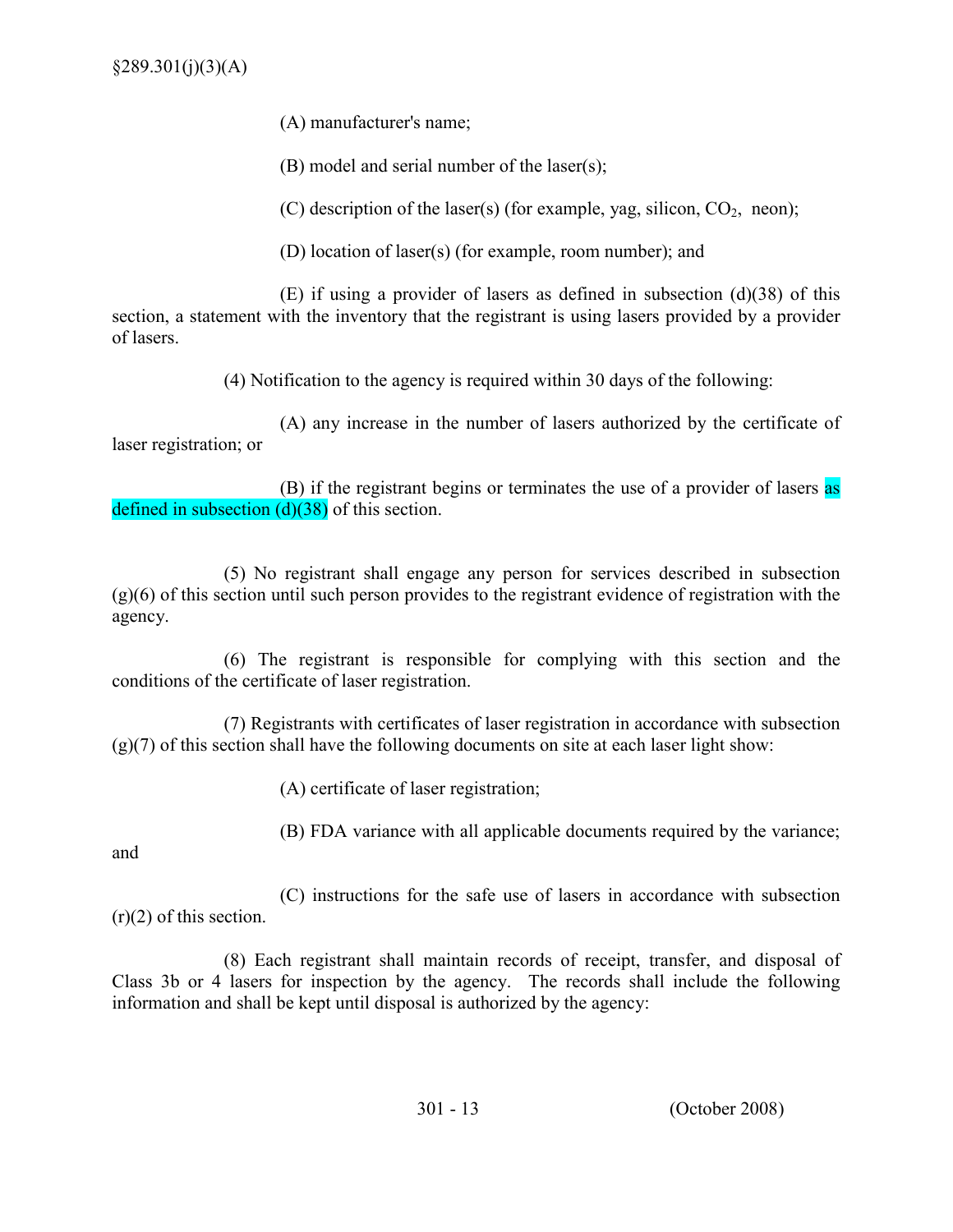- (A) manufacturer's name;
- (B) model and serial number from the laser;
- (C) date of the receipt, transfer, and disposal;
- (D) name and address of person laser(s) received from, transferred to, or

disposed of; and

- (E) name of the individual recording the information.
- (k) Expiration of certificates of laser registration.

(1) Except as provided by subsection (m) of this section, each certificate of laser registration expires at the end of the day, in the month and year stated in the certificate of laser registration.

 (2) If a registrant does not submit an application for renewal of the certificate of laser registration in accordance with subsection (m) of this section, as applicable, the registrant shall on or before the expiration date specified in the certificate of laser registration:

(A) terminate use of all lasers and/or terminate laser servicing or laser services authorized under the certificate of laser registration;

(B) submit to the agency a record of the disposition of the lasers, if applicable, and if transferred, to whom it was transferred within 30 days following the expiration date; and

(C) pay any outstanding fees in accordance with §289.204 of this title.

(3) Expiration of the certificate of laser registration does not relieve the registrant of the requirements of this chapter.

 (l) Termination of certificates of laser registration. When a registrant decides to terminate all activities involving laser or laser services authorized under the certificate of laser registration, the registrant shall immediately do the following:

(1) request termination of the certificate of laser registration in writing;

(2) submit to the agency a record of the disposition of the radiation machines, if applicable; and if transferred, to whom it was transferred; and

(3) pay any outstanding fees in accordance with  $\S 289.204$  of this title.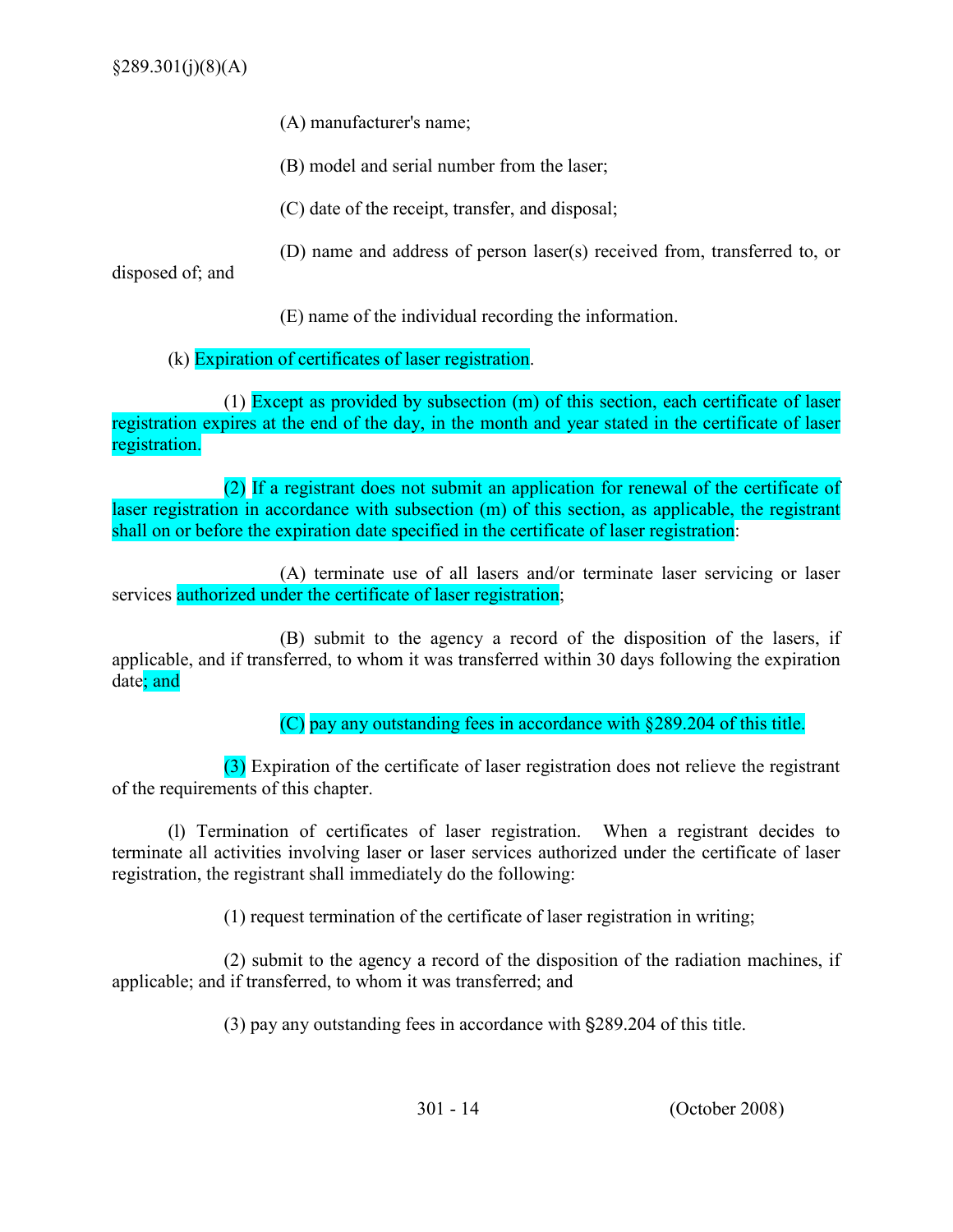(m) Renewal of certificate of laser registration.

(1) An application for renewal of a certificate of laser registration shall be filed in accordance with subsection  $(g)(1)(A)$ -(B), and  $(E)$ -(G) of this section and applicable paragraphs of subsections  $(g)(2),(4)$ , and  $(7)$  of this section.

(2) If a registrant files an application for a renewal in proper form before the existing certificate of laser registration expires, such existing certificate of laser registration shall not expire until the application status has been determined by the agency.

(n) Modification, suspension, and revocation of certificates of laser registration.

(1) The terms and conditions of all certificates of laser registration shall be subject to revision or modification.

(2) Any certificate of laser registration may be revoked, suspended, or modified, in whole or in part, for any of the following:

(A) any material false statement in the application or any statement of fact required under the provisions of the Act;

(B) conditions revealed by such application or statement of fact, or any report, record, or inspection, or other means that would warrant the agency to refuse to grant a certificate of laser registration on an original application;

(C) violation of, or failure to observe any of the terms and conditions of the Act, this chapter, or of the certificate of laser registration, or order of the agency; or

(D) existing conditions that constitute a substantial threat to the public health or safety or the environment.

(3) Each certificate of laser registration revoked by the agency ends at the end of the day on the date of the agency's final determination to revoke the certificate of laser registration, or on the revocation date stated in the determination, or as otherwise provided by the agency order.

(4) Except in cases in which the occupational and public health or safety requires otherwise, no certificate of laser registration shall be suspended or revoked unless, prior to the institution of proceedings therefore, facts or conduct that may warrant such action shall have been called to the attention of the registrant in writing and the registrant shall have been afforded an opportunity to demonstrate compliance with all lawful requirements.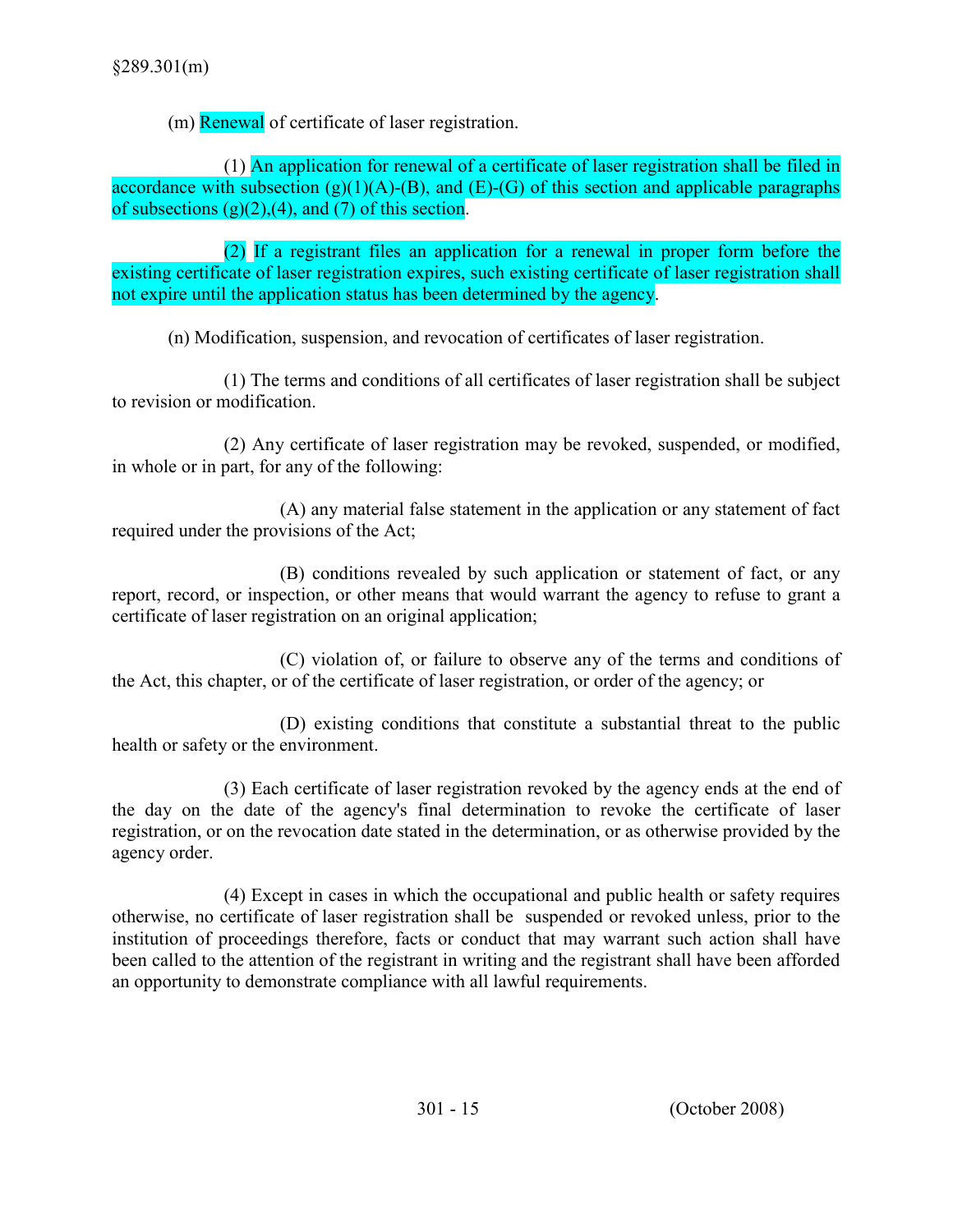(o) Notifications. The following applies to voluntary or involuntary petitions for bankruptcy.

(1) Each registrant shall notify the agency, in writing, immediately following the filing of a voluntary or involuntary petition for bankruptcy by the registrant or its parent company. This notification shall include:

 (A) the bankruptcy court in which the petition for bankruptcy was filed; and

(B) the date of the filing of the petition.

 (2) A copy of the "petition for bankruptcy" shall be submitted to the agency along with the written notification.

(p) LSO qualifications. LSO qualifications shall be submitted to the agency and shall include the following:

(1) educational courses related to laser radiation safety or a laser safety officer course; or

(2) experience in the use and familiarity of the type of equipment or services registered for; and

(3) knowledge of potential laser radiation hazards and laser emergency situations.

(q) LSO duties. Specific duties of the LSO shall include, but not be limited to the following:

(1) ensuring that users of lasers are trained in laser safety, as applicable for the class and type of lasers the individual uses;

(2) assuming control and having the authority to institute corrective actions including shutdown of operations when necessary in emergency situations or unsafe conditions; and

(3) specifying whether any changes in control measures are required following:

(A) any service and maintenance of lasers that may affect the output power or operating characteristics; or

(B) whenever deliberate modifications are made that could change the laser class and affect the output power or operating characteristics.

301 - 16 (September 2004)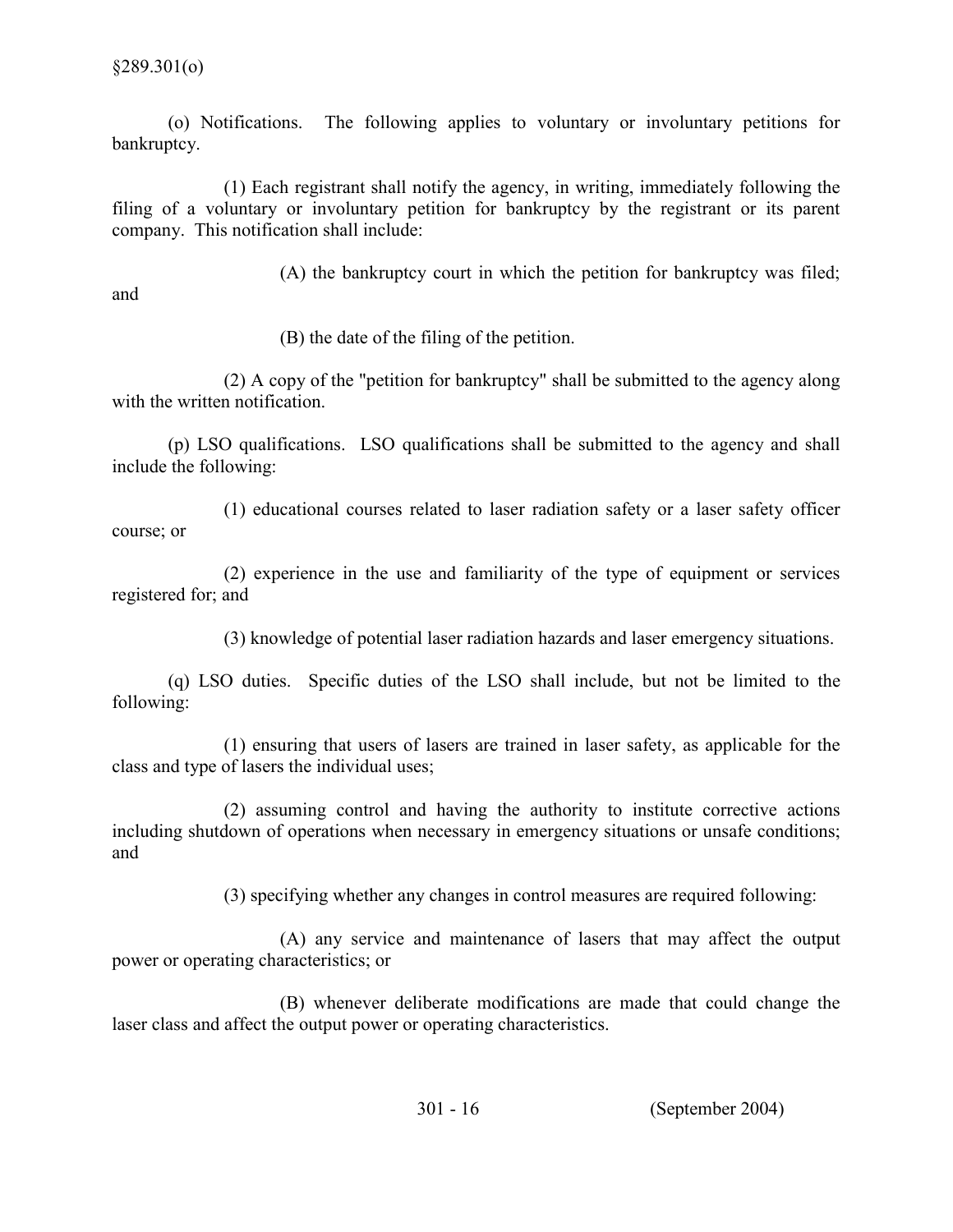(4) ensuring maintenance and other practices required for safe operation of the laser(s) are performed;

(5) ensuring the proper use of protective eyewear and other safety measures; and

(6) ensuring compliance with the requirements in this section and with any engineering or operational controls specified by the registrant.

(r) Requirements for protection against Class 3b or 4 lasers and IPL device radiation. These requirements are for Class 3b or 4 lasers and IPL devices in their intended mode of operation and include special requirements for service, testing, maintenance, and modification. During some operations, certain engineering controls may be inappropriate. In situations where an engineering control may be inappropriate, for example, during medical procedures or surgery, the LSO shall specify alternate controls to obtain equivalent safety protection.

(1) MPE. Each registrant or user of any laser shall not permit any individual to be exposed to levels of laser or collateral radiation higher than are specified in ANSI Z136.1-2000, Safe Use of Lasers and Title 21, CFR, §1040.10 respectively.

 (2) Instructions to personnel. Personnel operating each laser presently being used or listed on the registrant's current inventory, shall be provided with written instructions for safe use, including clear warnings and precautions to avoid possible exposure to laser and collateral radiation in excess of the MPE, as delineated in ANSI Z136.1-2000, Safe Use of Lasers and the collateral limits listed in Title 21, CFR, §1040.10. The instructions to personnel shall be maintained in accordance with subsection (ee) of this section for inspection by the agency.

(3) Engineering controls.

(A) Protective housing.

(i) Each laser shall have a protective housing that prevents human access during the operation to laser and to collateral radiation that exceeds the limits of Class 1 lasers as delineated in ANSI Z136.1-2000, Safe Use of Lasers and Title 21, CFR, Part 1040.10, respectively, wherever and whenever such human access is not necessary in order for the laser to perform its intended function.

(ii) Wherever and whenever human access to laser radiation levels that exceed the limits of Class 1 is necessary, these levels shall not exceed the limits of the lowest laser class necessary to perform the intended function(s).

(B) Safety interlocks.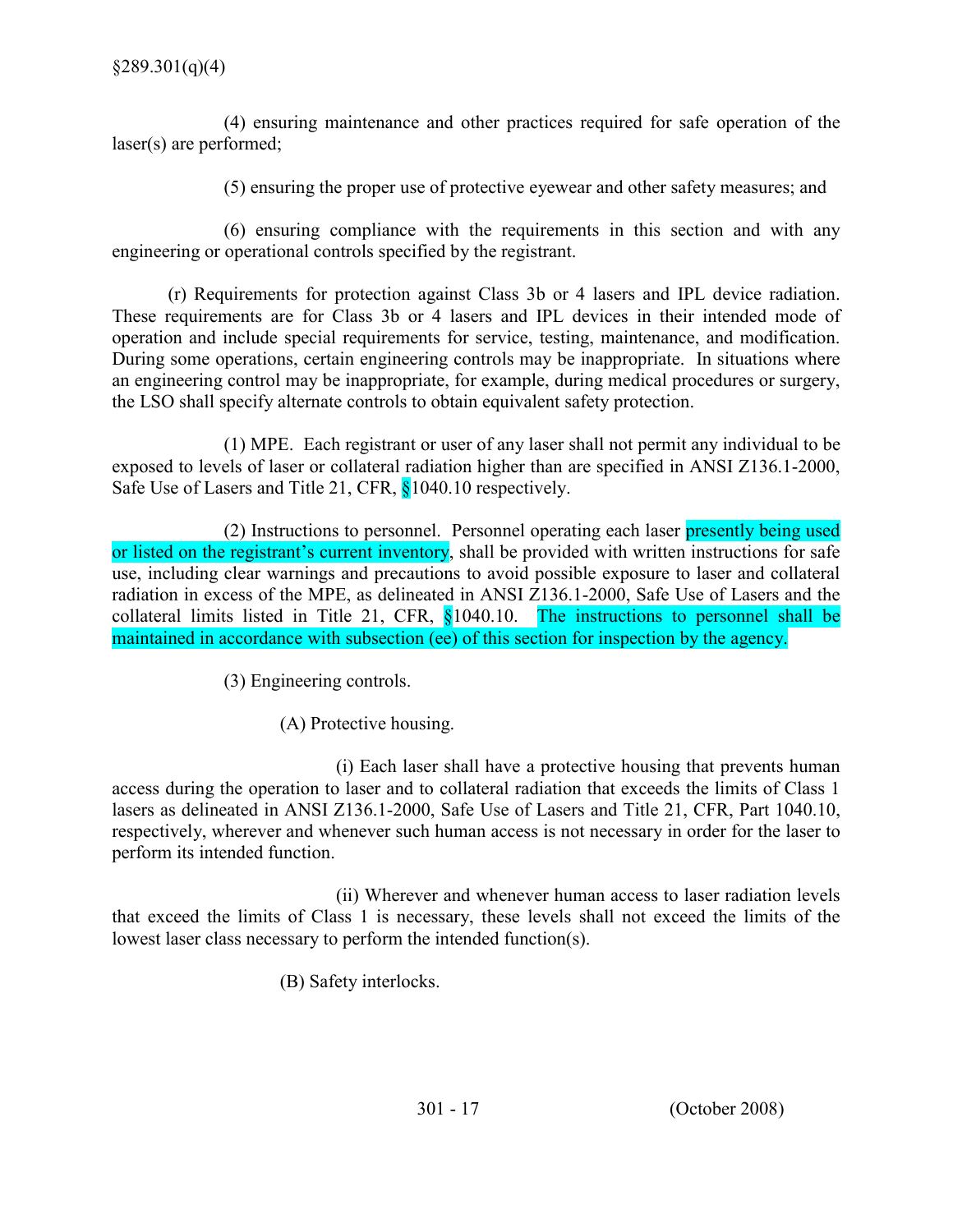(i) A safety interlock, that shall ensure that radiation is not accessible above MPE limits as delineated in ANSI Z136.1-2000, Safe Use of Lasers, shall be provided for any portion of the protective housing that by design can be removed or displaced during normal operation or maintenance, and thereby allows access to radiation above the MPE **limits** 

 (ii) Adjustment during operation, service, testing, or maintenance of a laser containing interlocks shall not cause the interlocks to become inoperative or the radiation to exceed MPE limits outside protective housing except where a laser controlled area as specified in subparagraph (E) of this paragraph is established.

(iii) For pulsed lasers, interlocks shall be designed so as to prevent firing of the laser; for example, by dumping the stored energy into a dummy load.

(iv) For continuous wave lasers, the interlocks shall turn off the power supply or interrupt the beam; for example, by means of shutters.

(v) An interlock shall not allow automatic accessibility of radiation emission above MPE limits when the interlock is closed.

(vi) Either multiple safety interlocks or a means to preclude removal or displacement of the interlocked portion of the protective housing upon interlock failure shall be provided, if failure of a single interlock would allow the following:

(I) human access to levels of laser radiation in excess of the accessible emission limit of Class 3a laser radiation; or

(II) laser radiation in excess of the accessible emission limits of Class 2 to be emitted directly through the opening created by removal or displacement of that portion of the protective housing.

(C) Viewing optics and windows.

 (i) All viewing ports, viewing optics, or display screens included as an integral part of an enclosed laser or laser product shall incorporate suitable means, (such as interlocks, filters, or attenuators, to maintain the laser radiation at the viewing position at or below the applicable MPE as delineated in ANSI Z136.1-2000, Safe Use of Lasers and the collateral limits listed in Title 21, CFR, §1040.10, under any conditions of operation of the laser.

(ii) All collecting optics, such as lenses, telescopes, microscopes, endoscopes, etc., intended for viewing use with a laser shall incorporate suitable means, such as interlocks, filters, or attenuators, to maintain the laser radiation transmitted through the collecting optics to levels at or below the appropriate MPE, as delineated in ANSI Z136.1-2000, Safe Use of Lasers. Normal or prescription eyewear is not considered collecting optics.

301 - 18 (October 2008)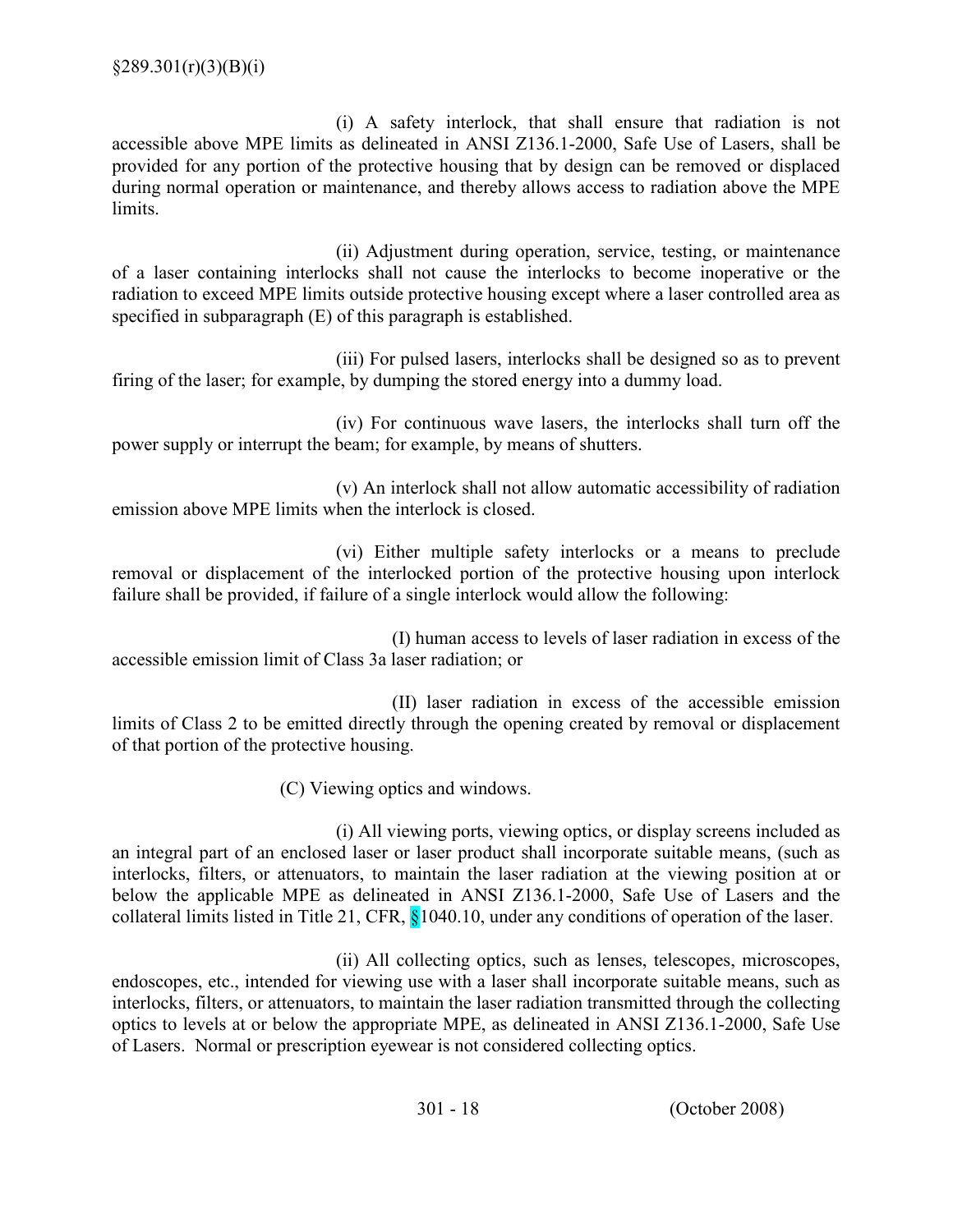(D) Warning systems. Each Class 3b or 4 laser or laser product shall provide visual or audible indication during the emission of accessible laser radiation. In the case of Class 3b lasers, except those that allow access only to less than 5 milliwatt (mW) peak visible laser radiation, and Class 4 lasers, this indication shall be sufficient prior to emission of such radiation to allow appropriate action to avoid exposure. Any visual indicator shall be clearly visible through protective eyewear designed specifically for the wavelength(s) of the emitted laser radiation. If the laser and laser energy source are housed separately and can be operated at a separation distance of greater than two meters, both laser and laser energy source shall incorporate visual or audible indicators. The visual indicators shall be positioned so that viewing does not require human access to laser radiation in excess of the MPE, as delineated in ANSI Z136.1-2000, Safe Use of Lasers.

(E) Controlled area. With a Class 3b laser, except those that allow access only to less than 5 mW visible peak power, or Class 4 laser, a controlled area shall be established when exposure to the laser radiation in excess of the MPE, as delineated in ANSI Z136.1-2000, Safe Use of Lasers or the collateral limits listed in Title 21, CFR, §1040.10 is possible. The controlled area shall meet the following requirements, as applicable.

(i) The area shall be posted as required by subsection (v) of this

section.

(ii) Access to the controlled area shall be restricted.

 (iii) For Class 4 indoor controlled areas, latches, interlocks, or other appropriate means shall be used to prevent unauthorized entry into controlled areas.

(I) Such measures shall be designed to allow rapid egress by the laser personnel at all times and admittance to the controlled area in an emergency condition. For such emergency conditions, a control-disconnect switch or equivalent device (panic button) shall be available for deactivating the laser.

(II) Where safety latches or interlocks are not feasible or are inappropriate, for example during medical procedures, such as surgery, the following shall apply.

(-a-) All authorized personnel shall be trained in laser safety and appropriate personal protective equipment shall be provided upon entry.

(-b-) A door, blocking barrier, screen, or curtains shall be used to block, screen, or attenuate the laser radiation at the entryway. The level at the exterior of these devices shall not exceed the applicable MPE, as delineated in ANSI Z136.1- 2000, Safe Use of Lasers, nor shall personnel experience any exposure above the MPE immediately upon entry.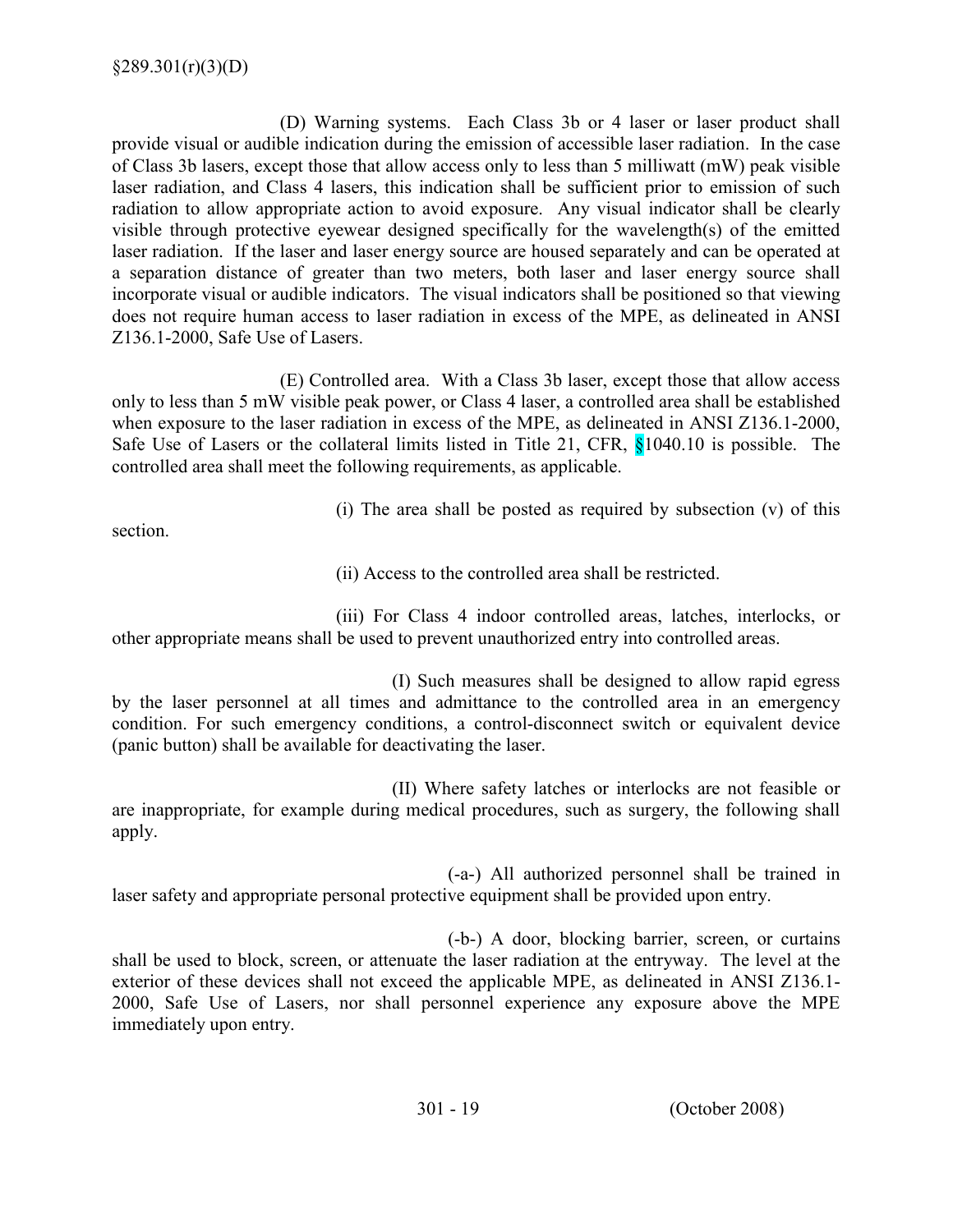(-c-) At the entryway there shall be a visible or audible signal indicating that the laser is energized and operating at Class 4 levels. A lighted laser warning sign, flashing light (visible through laser protective eyewear), and other appropriate signage are some of the methods to accomplish this requirement. Alternatively, an entryway warning light assembly may be interfaced to the laser in such a manner that one light will indicate when the laser is not operational (high voltage off) and by an additional light when the laser is powered up (high voltage applied, but no laser emission) and by an additional (flashing optional) light that activates when the laser is operating.

(iv) For Class 4 indoor controlled areas, during tests requiring continuous operation, the individual in charge of the controlled area shall be permitted to momentarily override the safety interlocks to allow access to other authorized personnel if it is clearly evident that there is no optical radiation hazard at the point of entry, and if the necessary protective devices are being worn by the entering personnel.

 (v) For Class 4 indoor controlled areas, optical paths (for example, windows) from an indoor facility shall be controlled in such a manner as to reduce the transmitted values of the laser radiation to levels at or below the appropriate ocular MPE, as delineated in ANSI Z136.1-2000, Safe Use of Lasers and the collateral limits listed in Title 21, CFR, §1040.10. When the laser beam must exit the indoor controlled area (as in the case of exterior atmospheric beam paths), the operator shall be responsible for ensuring that air traffic is protected from any laser projecting into navigable air space (contact Federal Aviation Administration (FAA) or other appropriate agencies, as necessary) or controlled ground space when the beam irradiance or radiant exposure is above the appropriate MPE, as delineated in ANSI Z136.1-2000, Safe Use of Lasers.

(vi) When the removal of panels or protective covers and/or overriding of interlocks becomes necessary, such as for servicing, testing, or maintenance, and accessible laser radiation exceeds the MPE, as delineated in ANSI Z136.1-2000, Safe Use of Lasers and the collateral limits listed in Title 21, CFR,  $\frac{81040.10}{9}$ , a temporary controlled area shall be established and posted.

(4) Key control. Each Class 3b or 4 laser and IPL device shall incorporate a keyactuated or computer-actuated master control. The key shall be removable and the Class 3b or 4 laser or IPL device shall not be operable when the key is removed. When not being prepared for operation or is unattended, the key will be removed from the device and stored in a location away from the machine.

(s) Additional requirements for special lasers and applications.

(1) Infrared laser. The beam from a laser shall be terminated in fire-resistant material where necessary. Inspection intervals of absorbent material and actions to be taken in the event or evidence of degradation shall be specified in the operating and safety procedures.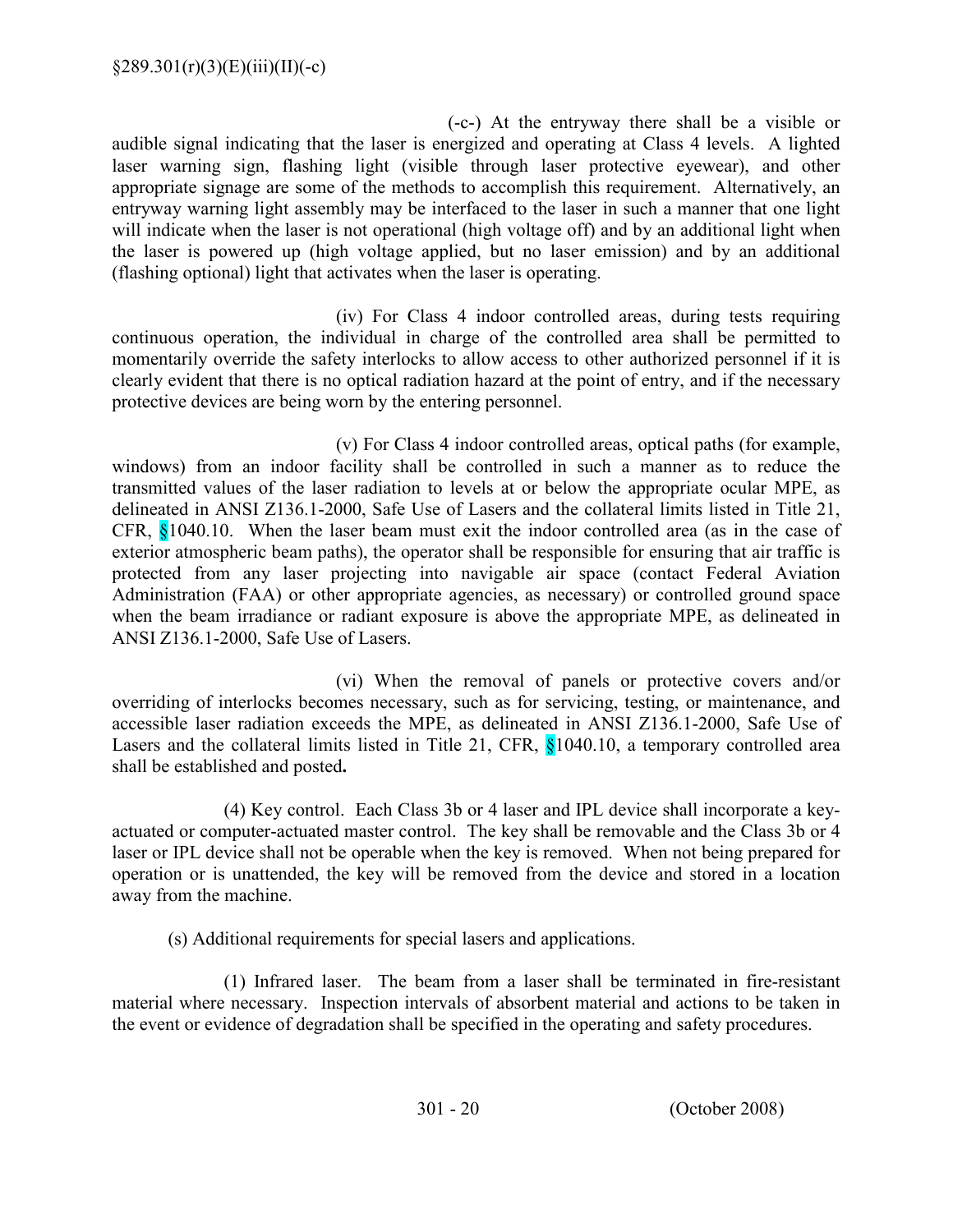(2) Laser optical fiber transmission system.

(A) Laser transmission systems that employ optical cables shall be considered enclosed systems with the optical cable forming part of the protective housing.

(B) Disconnection of a connector resulting in access to radiation in excess of the applicable MPE limits, as delineated in ANSI Z136.1-2000, Safe Use of Lasers and the collateral limits listed in Title 21, CFR, §1040.10, shall take place in a controlled area. Except for medical lasers whose manufacture has been approved by the FDA, the use of a tool shall be required for the disconnection of a connector for service and maintenance purposes when the connector is not within a secured enclosure. All connectors shall bear the appropriate label or tag specified in subsection  $(v)(3)$  of this section.

(t) Additional requirements for safe operation.

(1) Eye protection. Protective eyewear shall be worn by all individuals with access to Class 3b and/or Class 4 levels of laser radiation. Protective eyewear devices shall meet the following requirements:

(A) provide a comfortable and appropriate fit all around the area of the

eye;

(B) be in proper condition to ensure the optical filter(s) and holder provide the required optical density or greater at the desired wavelengths, and retain all protective properties during its use;

(C) be suitable for the specific wavelength of the laser and be of optical density adequate for the energy involved;

(D) have the optical density or densities and associated wavelength(s) permanently labeled on the filters or eyewear; and

(E) be examined, at intervals not to exceed 12 months, to ensure the reliability of the protective filters and integrity of the protective filter frames. Unreliable eyewear shall be discarded. Documentation of the examination shall be made and maintained in accordance with subsection (ee) of this section for inspection by the agency.

(2) Skin protection. When there is a possibility of exposure to laser radiation that exceeds the MPE limits for skin as specified in ANSI Z136.1-2000 Safe Use of Lasers, the registrant shall require the appropriate use of protective gloves, clothing, or shields.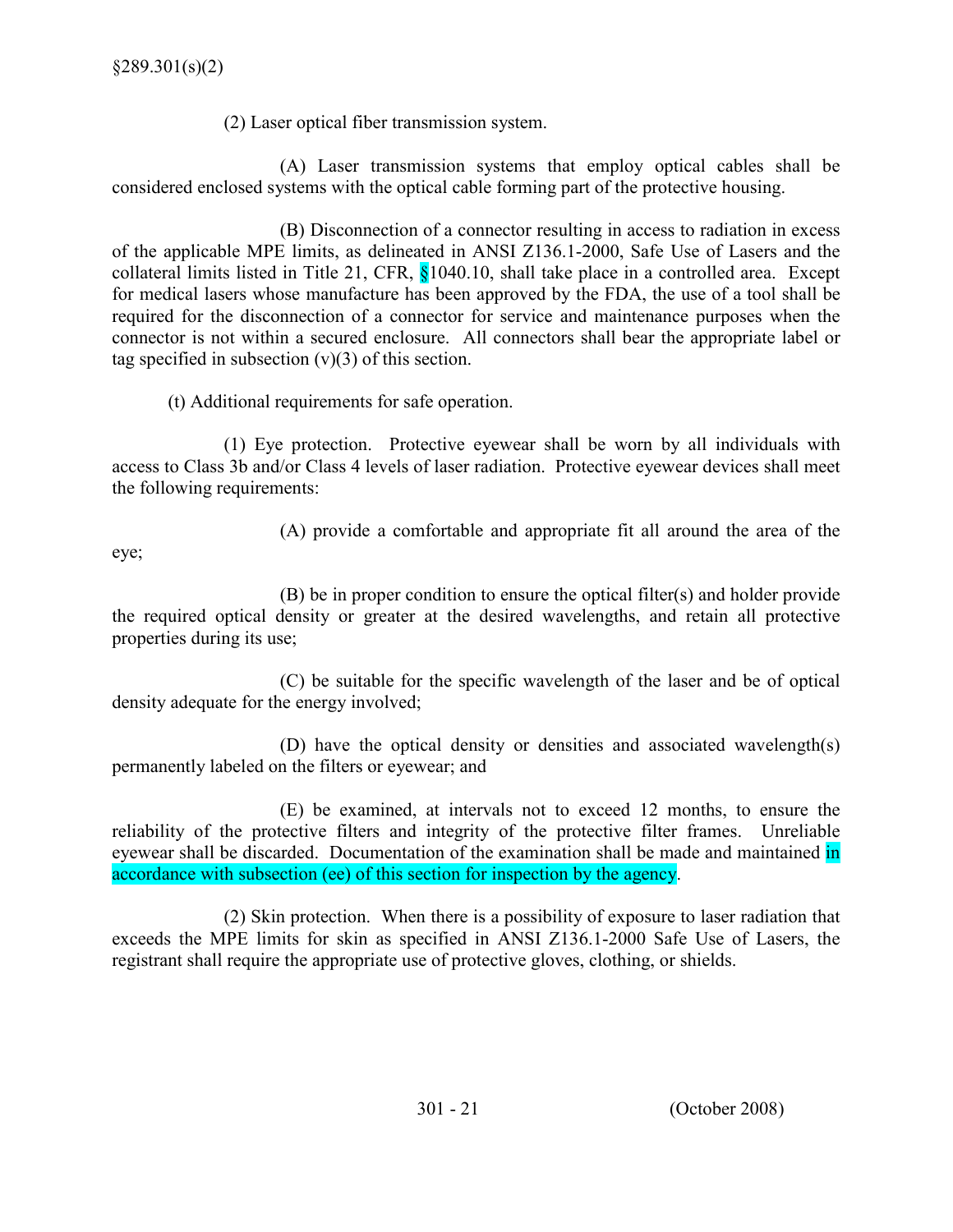(u) NHZ. Where applicable, in the presence of unenclosed Class 3b and Class 4 laser beam paths, an NHZ shall be established. If the beam of an unenclosed Class 3b and Class 4 laser is contained within a region by adequate control measures to protect personnel from exposure to levels of radiation above the appropriate MPE, as delineated in ANSI Z136.1-2000, Safe Use of Lasers, that region may be considered to be the NHZ. The NHZ may be determined by information supplied by the laser manufacturer, by measurement, or by using the appropriate laser range equation or other equivalent assessment.

(v) Caution signs, labels, and posting for lasers and IPL devices.

 (1) General requirements. Except as otherwise authorized by the agency, signs, symbols, and labels prescribed by this section shall use the design and colors specified in subsection (dd) of this section.

(2) Posting. The laser controlled area shall be conspicuously posted with a sign or signs as specified in paragraph (3) of this subsection and subsection (dd) of this section.

(3) Labeling lasers and posting laser facilities. All signs and labels associated with Class 2, 3a, 3b, and 4 lasers shall contain the following wording.

 (A) The signal word "CAUTION" shall be used with all signs and labels associated with all Class 2 lasers and all Class 3a lasers that do not exceed the appropriate MPE, as designated in ANSI Z136.1-2000, Safe Use of Lasers. This signal word is used in accordance with the sign in subsection  $(dd)(1)$  of this section.

 (B) The signal word "DANGER" shall be used with all Class 3a lasers that exceed the appropriate MPE, as designated in ANSI Z136.1-2000, Safe Use of Lasers, and all Class 3b and 4 lasers. This signal word is used in accordance with the sign in subsection (dd)(2) of this section.

(C) Position 1 in the signs in subsection  $(dd)(1)$  and  $(dd)(2)$  of this section shall contain the following information, as applicable:

 (i) for all Class 2 lasers, the words "LASER RADIATION - DO NOT STARE INTO BEAM";

 (ii) for Class 3a lasers that do not exceed the appropriate MPE, as designated in ANSI Z136.1-2000, Safe Use of Lasers, the words "LASER RADIATION - DO NOT STARE INTO BEAM OR VIEW DIRECTLY WITH OPTICAL INSTRUMENTS";

 (iii) for all other Class 3a lasers, the words "LASER RADIATION - AVOID DIRECT EYE EXPOSURE";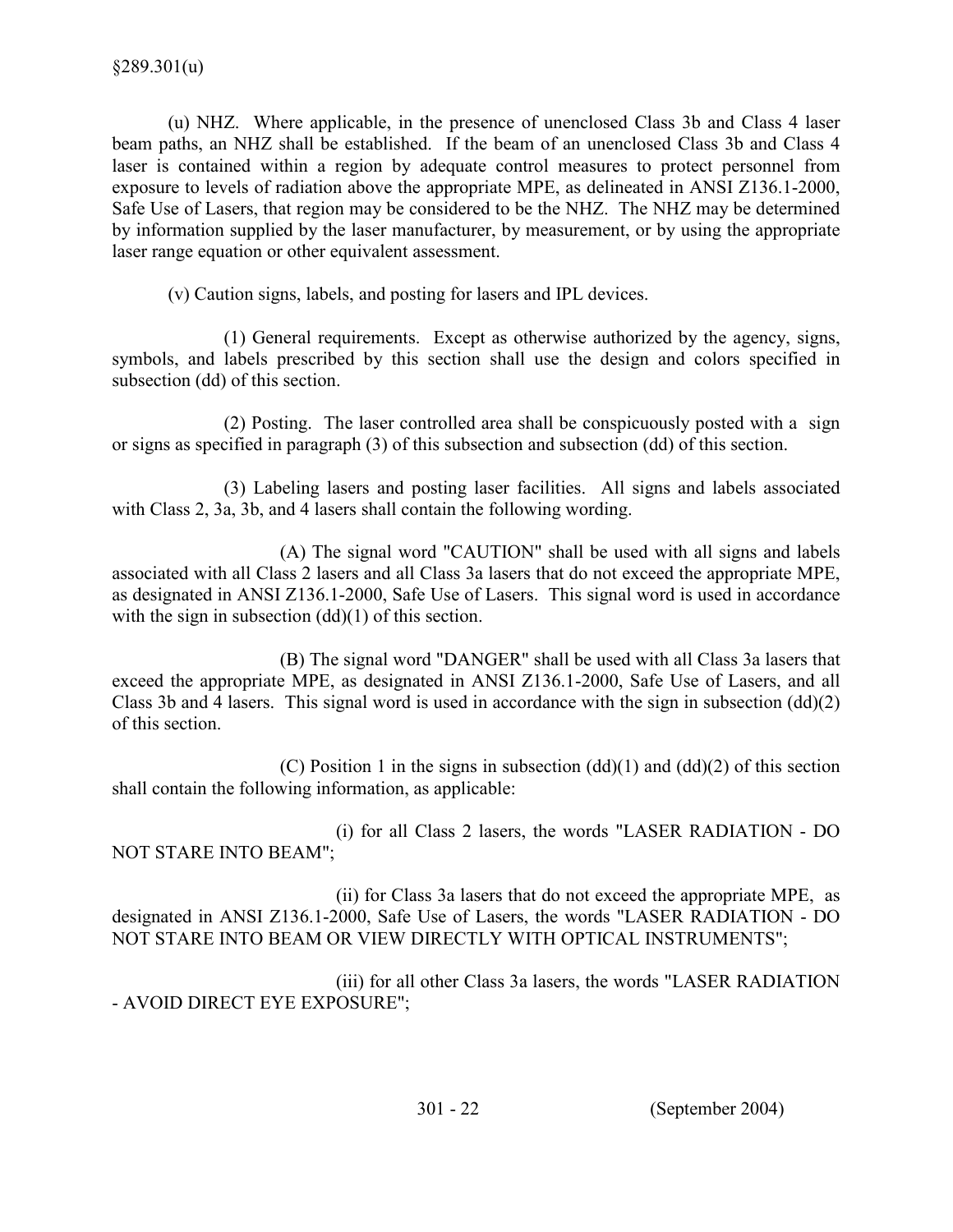(iv) for all Class 3b lasers, the words "LASER RADIATION - AVOID DIRECT EYE EXPOSURE"; or

 (v) for Class 4 lasers, the words "LASER RADIATION - AVOID EYE or SKIN EXPOSURE to DIRECT or SCATTERED RADIATION".

 (D) Positions 2 and 3 in the signs in subsections (dd)(1) and (2) of this section shall contain the following information, as applicable.

 (i) Position 2 shall contain the type of laser or the emitted wavelength, pulse duration (if appropriate), or maximum output.

(ii) Position 3 shall contain the class of laser.

(E) Lasers, except lasers used in the practice of medicine, shall have a label(s) in close proximity to each aperture through which is emitted accessible laser or collateral radiation in excess of the limits specified in ANSI Z136.1-2000, Safe Use of Lasers and the collateral limits listed in Title 21, CFR, §1040.10, with the following wording as applicable.

(i) "AVOID EXPOSURE - Laser radiation is emitted from this aperture," if the radiation emitted through such aperture is laser radiation.

(ii) "AVOID EXPOSURE - Hazardous electromagnetic radiation is emitted from this aperture," if the radiation emitted through such aperture is collateral radiation.

(iii) "AVOID EXPOSURE - Hazardous x-rays are emitted from this aperture," if the radiation emitted through such aperture is collateral x-ray radiation.

(F) Each noninterlocked or defeatably interlocked portion of the protective housing or enclosure that is designed to be displaced or removed during normal operation or servicing, and that would permit human access to laser or collateral radiation, shall have labels as follows:

 (i) for Class 3b accessible laser radiation the wording, "DANGER - LASER RADIATION WHEN OPEN. AVOID DIRECT EXPOSURE TO BEAM";

(ii) for Class 4 accessible laser radiation the wording, "DANGER - LASER RADIATION WHEN OPEN. AVOID EYE OR SKIN EXPOSURE TO DIRECT OR SCATTERED RADIATION"; or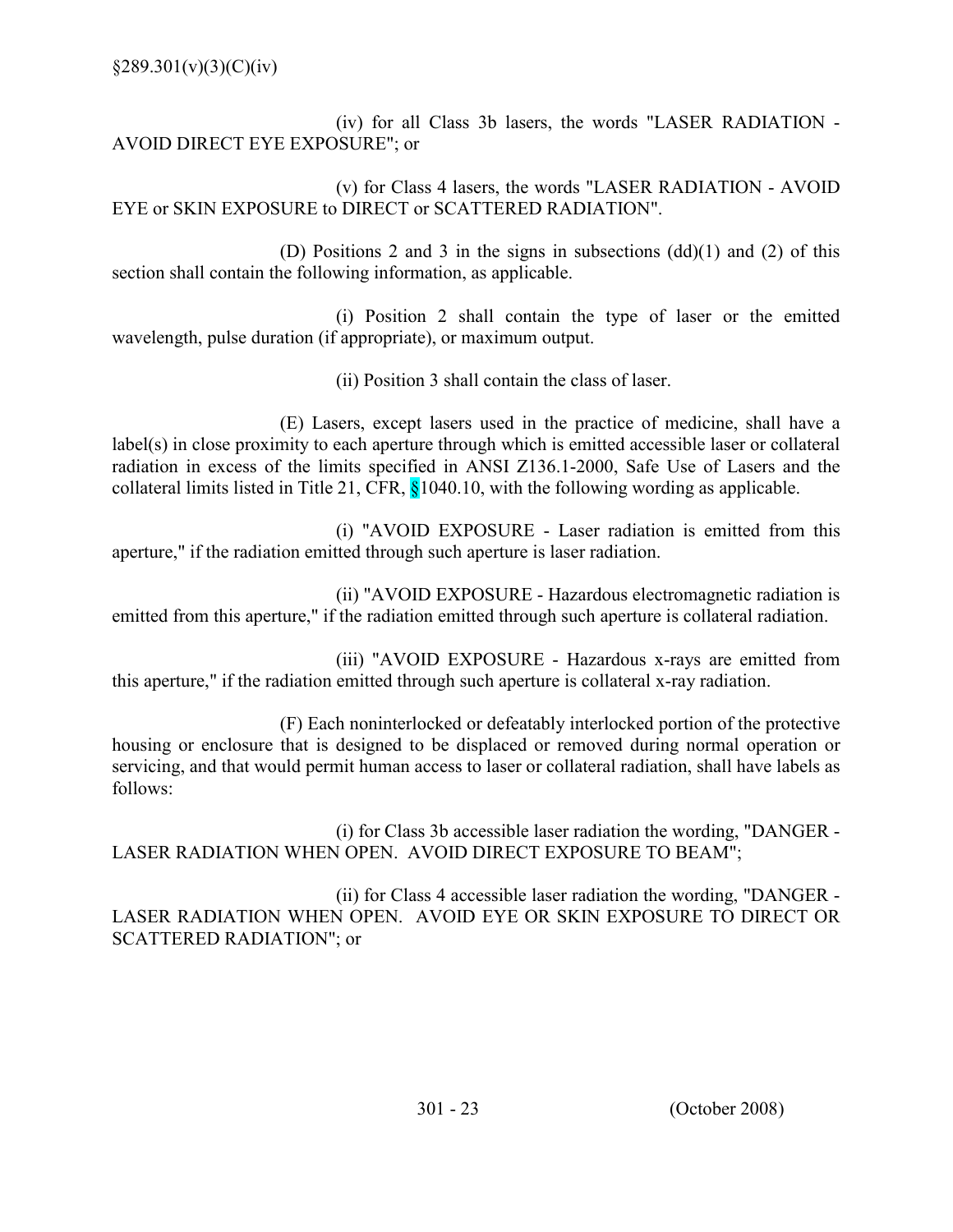$§289.301(v)(3)(F)(iii)$ 

 (iii) for collateral radiation in excess of the emission limits as described in Title 21, CFR, §1040.10, "CAUTION - HAZARDOUS ELECTROMAGNETIC RADIATION WHEN OPEN" and "CAUTION - HAZARDOUS X-RAY RADIATION" as applicable.

 (G) For protective housing or enclosures that provide a defeatable interlock, the words "and interlock defeated" shall be included in the labels specified in subparagraph  $(F)(i)$  and  $(ii)$  of this paragraph.

(H) Other required information.

(i) The word "invisible" shall immediately precede the word "radiation" on labels and signs required by this subparagraph for wavelengths of laser and collateral radiation that are outside of the range of 400 to 700 nm.

(ii) The words "visible and invisible" shall immediately precede the word "radiation" on labels and signs required by this subparagraph for wavelengths of laser and collateral radiation that are both within and outside the range of 400 to 700 nm.

(I) Labels required by this subparagraph shall be clearly visible, legible, and permanently attached to the laser or facility. Signs required by this subparagraph shall be clearly visible, legible, and securely attached to the facility.

 (4) In lieu of the requirements in paragraphs (1)-(3) of this subsection and subsection (dd) of this section, the agency will accept labeling and signage designated by the following:

(A) Title 21, CFR, §1040.10;

(B) ANSI Z136.1-2000, Safe Use of Lasers; and

(C) IEC standards 60825-1 and 60601-2-22.

(w) Surveys. Each registrant shall make or cause to be made such surveys as may be necessary to comply with this section and maintain records of the surveys in accordance with subsection (ee) of this section for inspection by the agency. Surveys shall be performed at intervals not to exceed 12 months, to include but not be limited to the following:

(1) a determination that all laser and IPL protective devices are labeled correctly, functioning within the design specifications, and properly chosen for lasers and IPL devices in use;

(2) a determination that all warning devices are functioning within their design specifications;

301 - 24 (October 2008)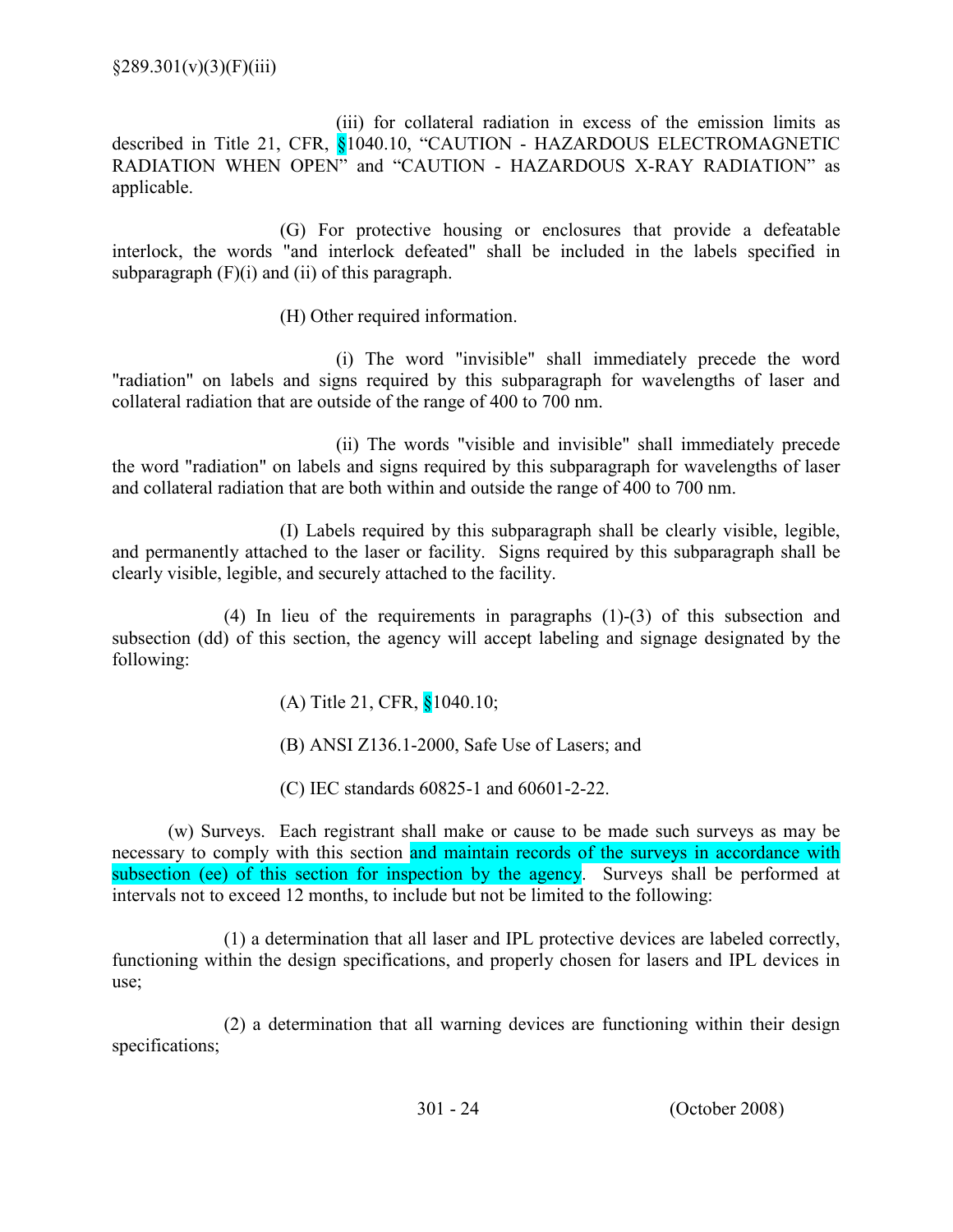(3) a determination that the controlled area is properly controlled and posted with accurate warning signs in accordance with subsection (v) of this section;

(4) a re-evaluation of potential hazards from surfaces that may be associated with beam paths; and

(5) additional surveys that may be required to evaluate the primary and collateral radiation hazard incident to the use of lasers and IPL devices.

(x) Records/documents. Each registrant shall maintain current records/documents required by this subsection in accordance with subsection (ee) of this section for inspection by the agency.

(y) Measurements and instrumentation. Each determination requiring a measurement for compliance with this section shall use instrumentation that is calibrated and designed for use with the laser or IPL device that is to be tested.

(z) Notification of injury other than a medical event.

(1) Each registrant of Class 3b or 4 lasers or user of an IPL device shall immediately seek appropriate medical attention for the individual and notify the agency by telephone of any injury involving a laser possessed by the registrant or an IPL device, other than intentional exposure of patients for medical purposes, that has or may have caused:

(A) an injury to an individual that involves the partial or total loss of sight in either eye; or

(B) an injury to an individual that involves intentional perforation of the skin or other serious injury exclusive of eye injury.

(2) Each registrant of Class 3b or 4 lasers or user of an IPL device shall, within 24 hours of discovery of an injury, report to the agency each injury involving any laser possessed by the registrant or IPL device possessed by a user, as applicable, other than intentional exposure of patients for medical purposes, that may have caused, or threatens to cause, an exposure to an individual with second or third-degree burns to the skin or potential injury and partial loss of sight.

(aa) Reports of injuries.

(1) Each registrant of Class 3b or 4 lasers or user of an IPL device shall make a report in writing, or by electronic transmittal, within 30 days to the agency of any injury required to be reported in accordance with subsection (z) of this section.

(2) Each report shall describe the following: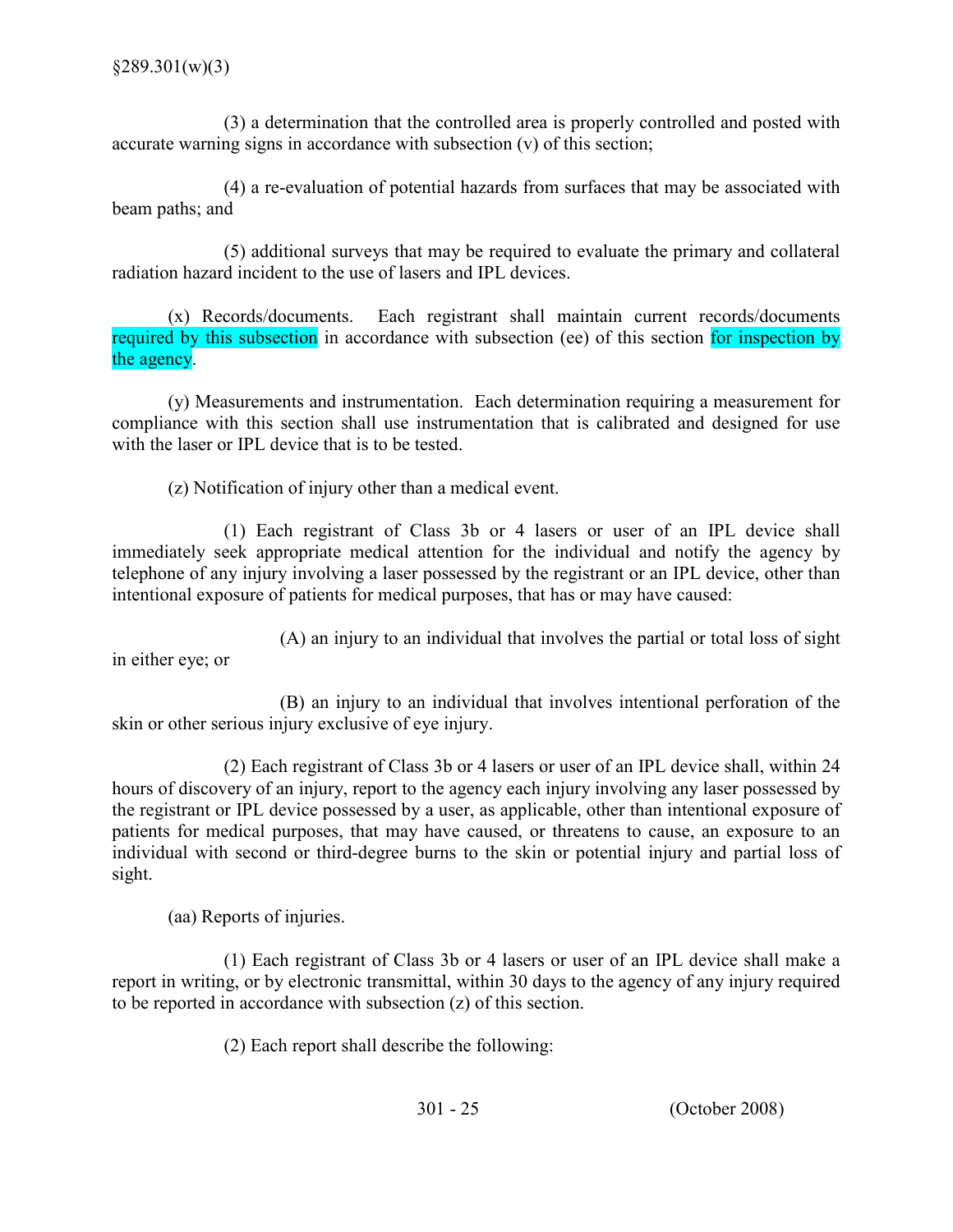(A) the extent of injury to individuals from radiation from lasers or IPL

devices;

(B) power output of laser or IPL device involved;

(C) the cause of the injury; and

(D) corrective steps taken or planned to be taken to prevent a recurrence.

(3) Any report filed with the agency in accordance with this subsection shall include the full name of each individual injured and a description of the injury. The report shall be prepared so that this information is stated in a separate part of the report.

(4) When a registrant or user of an IPL device is required in accordance with paragraphs (1)-(3) of this subsection to report to the agency any injury of an individual from radiation from lasers or IPL devices, the registrant or user of an IPL device shall also notify the individual. Such notice shall be transmitted to the individual at a time not later than the transmittal to the agency.

(bb) Medical event.

(1) The registrant of Class 3b or 4 lasers or user of an IPL device shall notify the agency, by telephone or electronic transmittal, within 24 hours of discovery of a medical event or of any injury to or death of a patient. Within 30 days after a 24 hour notification is made, the registrant of Class 3b or 4 lasers or user of an IPL device shall submit a written report to the agency of the event.

(2) The written report shall include the following:

- (A) the registrant's or user's name;
- (B) a brief description of the event;
- (C) the effect on the patient;
- (D) the action taken to prevent recurrence; and

(E) whether the registrant or user informed the patient or the patient's responsible relative or guardian.

(3) When a medical event occurs, the registrant or user shall promptly investigate its cause, make a record for agency review, and retain the records as stated in subsection (ee) of this section.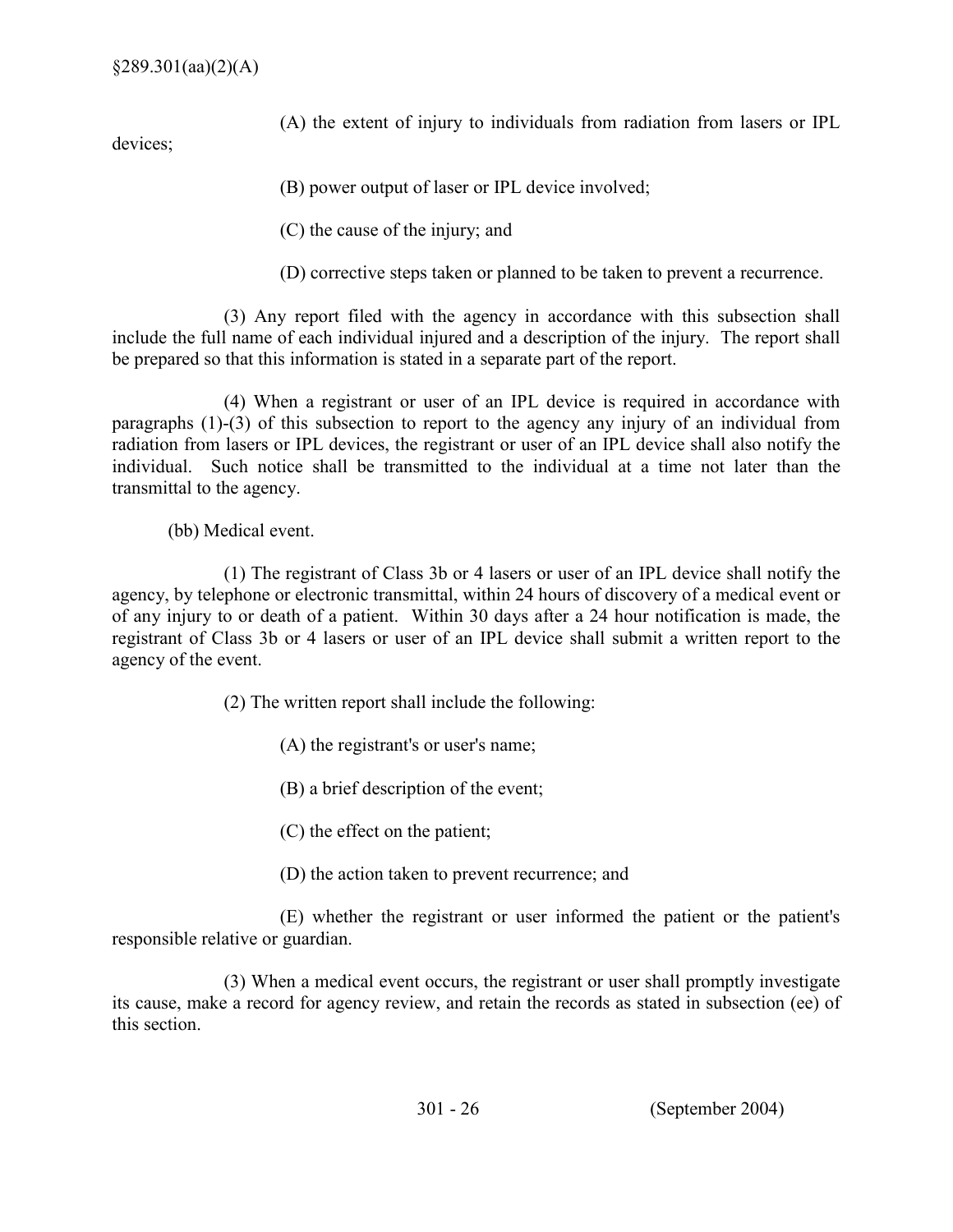(cc) Reports of stolen, lost, or missing Class 3b or 4 lasers and IPL devices.

 (1) Each registrant of Class 3b or 4 lasers or user of an IPL device shall report to the agency by telephone a stolen, lost, or missing laser or IPL device within 24 hours after its occurrence becomes known to the registrant or IPL device user.

 (2) Each person required to make a report in accordance with paragraph (1) of this subsection shall, within 30 days after making the telephone report, make a written report to the agency that includes the following information:

 (A) a description of the laser or IPL device involved, including the manufacturer, model, serial number, and class;

 (B) a description of the circumstances under which the loss or theft occurred;

 (C) a statement of disposition, or probable disposition, of the laser or IPL device involved;

 (D) actions that have been taken, or will be taken, to recover the laser or IPL device; and

(E) procedures or measures that have been taken to prevent a recurrence of the loss or theft of lasers or IPL devices.

 (dd) Caution and danger signs. The following contains signs required in accordance with subsection  $(v)(3)$  of this section.

# THIS PORTION OF THE PAGE LEFT INTENTIONALLY BLANK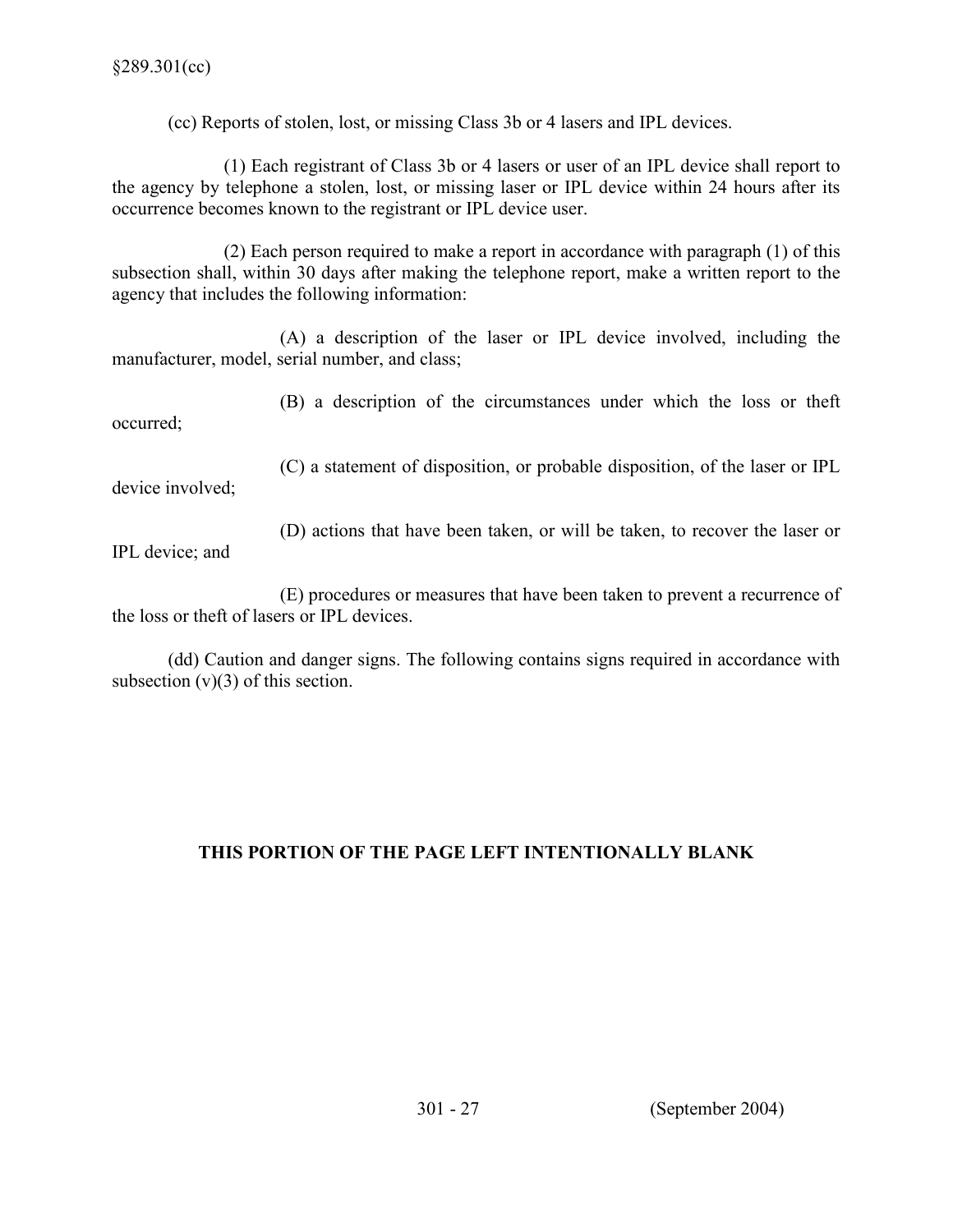(1) This sign shall be used with all Class 2 lasers and Class 3a lasers that do not exceed the appropriate MPE, as designated in ANSI Z.136-2000, Safe Use of Lasers.



301 - 28 (September 2004)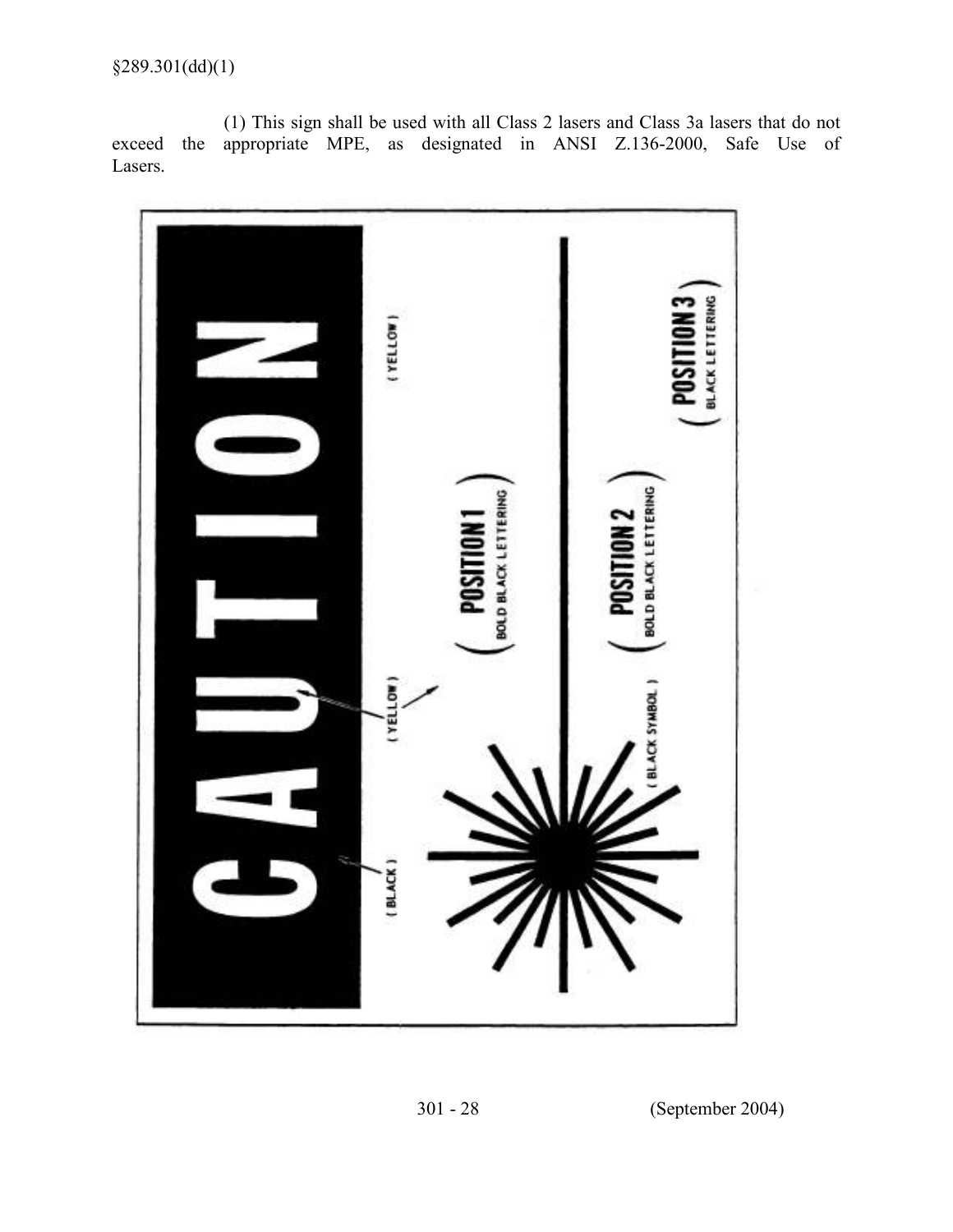(2) This sign shall be used with all Class 3a lasers that exceed the appropriate MPE, as designated in ANSI Z.136-2000, Safe Use of Lasers, and all Class 3b and Class 4 lasers.

| (WHITE)      | $(RED)$ -                          | (BLACK)                                     |
|--------------|------------------------------------|---------------------------------------------|
| DYA'I        | NGE.                               |                                             |
| ZI N         | POSITION1<br>BOLD BLACK LETTERING  | (WHITE)                                     |
| (RED SYMBOL) | POSITION 2<br>BOLD BLACK LETTERING | <b>POSITION 3</b><br><b>BLACK LETTERING</b> |